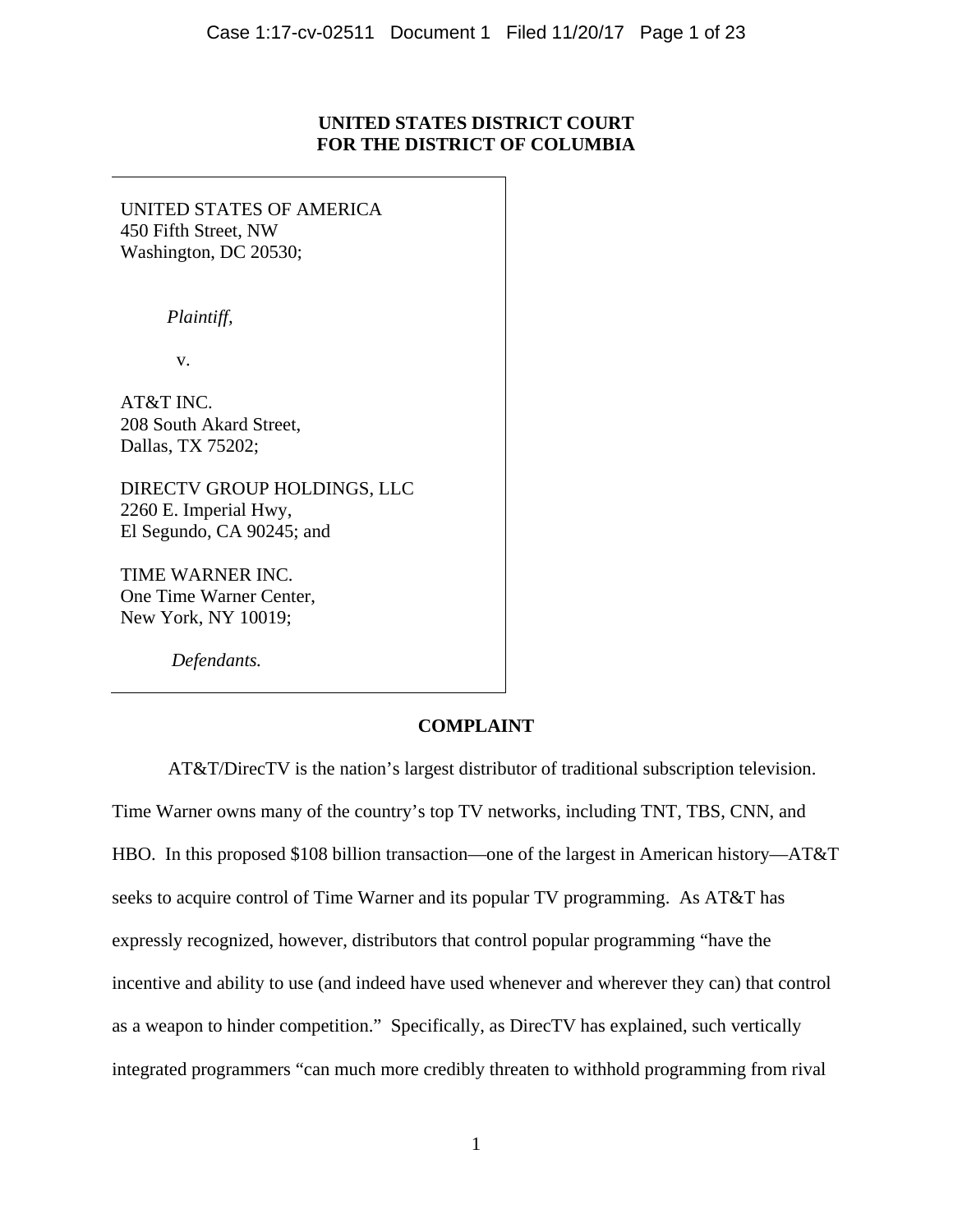### Case 1:17-cv-02511 Document 1 Filed 11/20/17 Page 2 of 23

[distributors]" and can "use such threats to demand higher prices and more favorable terms." Accordingly, were this merger allowed to proceed, the newly combined firm likely would—just as AT&T/DirecTV has already predicted—use its control of Time Warner's popular programming as a weapon to harm competition. AT&T/DirecTV would hinder its rivals by forcing them to pay hundreds of millions of dollars more per year for Time Warner's networks, and it would use its increased power to slow the industry's transition to new and exciting video distribution models that provide greater choice for consumers. The proposed merger would result in fewer innovative offerings and higher bills for American families.

For these reasons and those set forth below, the United States of America brings this civil action to prevent AT&T from acquiring Time Warner in a transaction whose effect "may be substantially to lessen competition" in violation of Section 7 of the Clayton Act, 15 U.S.C. § 18.

### **I. INTRODUCTION**

1. American consumers have few options for traditional subscription television. For the nearly one hundred million American households that pay a monthly bill to traditional video distributors (cable, satellite, and telephone companies), this means paying higher prices year after year and waiting on hold to hear why a service technician is running late or why their monthly bill has skyrocketed.<sup>1</sup> For traditional video distributors, this lack of competition means huge profit margins. Indeed, AT&T/DirecTV describes the traditional pay-TV model as a "cash" cow" and "the golden goose."

<sup>&</sup>lt;sup>1</sup> Indeed, the Federal Trade Commission sued DirecTV for deceptively advertising its rates and misleading consumers about the cost of its satellite television services and cancellation fees by not clearly disclosing that the cost of the package will increase by up to \$45 more per month in the second year, and that early cancellation fees of up to \$480 apply if consumers cancel the package before the end of the two-year period. *See FTC v. DirecTV LLC*, N.D. Cal., case number 4:15-cv-01129 (March 11, 2015).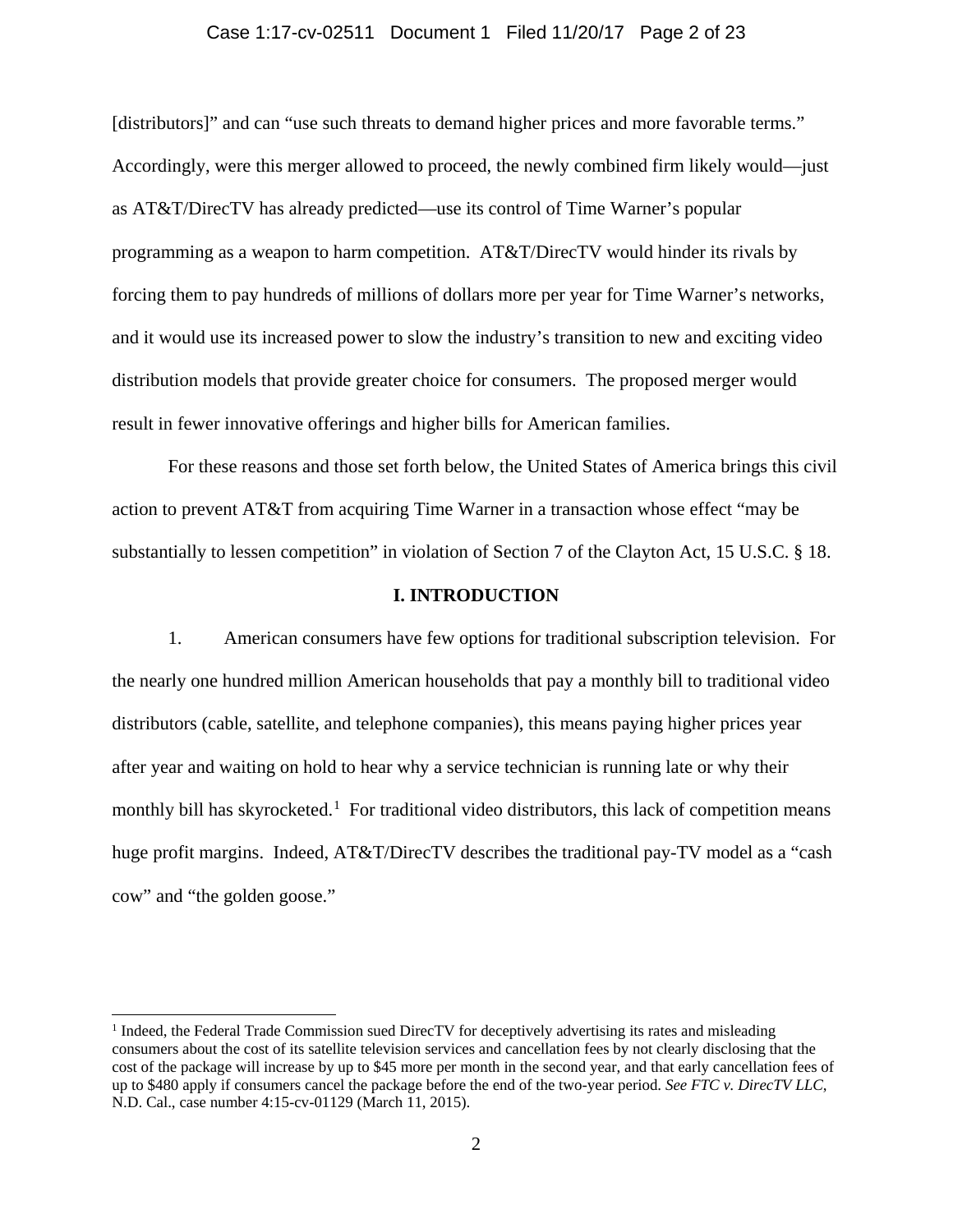### Case 1:17-cv-02511 Document 1 Filed 11/20/17 Page 3 of 23

2. In many industries, online distribution has enhanced consumer welfare by enabling disruptive entry. In an effort to challenge the traditional subscription television model, online video distributors are emerging and increasingly are a welcome option for consumers. Some consumers subscribe to an online video service like Netflix or Amazon Prime, often in addition to their traditional TV subscription. And a small but growing minority of consumers are replacing their traditional television subscription altogether with new choices of online services like Sling TV, which generally offer American consumers packages with fewer channels than a typical cable or satellite bundle, but at more affordable prices and without long-term commitments. As these online services improve and expand, they bring increasing competition to traditional video distributors—competition that benefits consumers, but which AT&T/DirecTV fears will disrupt the industry and deteriorate its high profit margins.

3. If allowed to proceed, this merger will harm consumers by substantially lessening competition among traditional video distributors and slowing emerging online competition. After the merger, the merged company would have the power to make its video distributor rivals less competitive by raising their costs, resulting in even higher monthly bills for American families. The merger also would enable the merged firm to hinder the growth of online distributors that it views as a threat to the traditional pay-TV model. As AT&T/DirecTV's strategic merger documents state, after the merger, disruption need not occur immediately—the merged firm can "operate [its] pay-TV business as a 'cash cow' while slowly pivoting to new models."

4. *First*, the merger would result in higher prices for consumers of traditional subscription television because it would give the merged company the power to raise the prices that competing video distributors pay to it for Time Warner's popular TV networks for no reason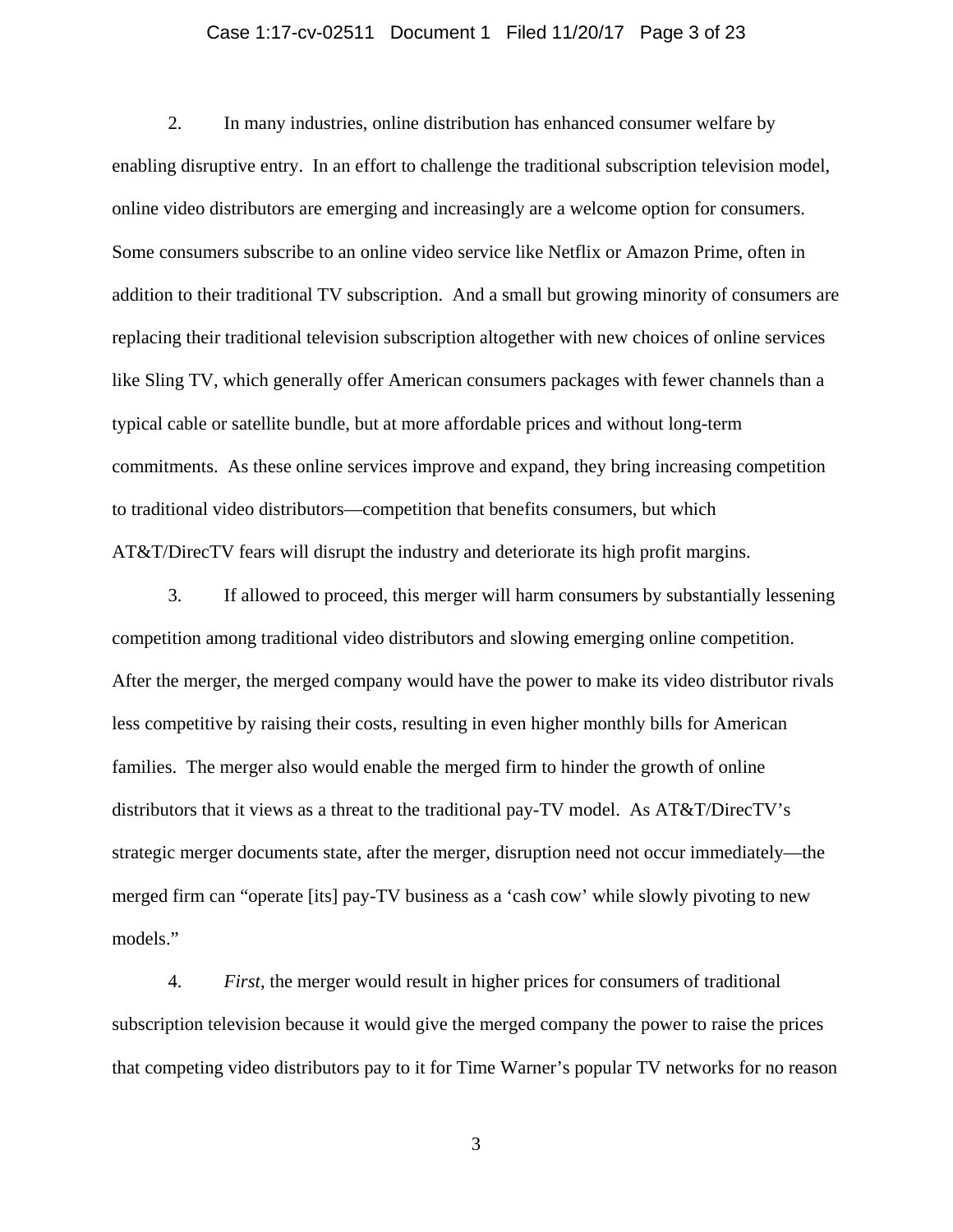### Case 1:17-cv-02511 Document 1 Filed 11/20/17 Page 4 of 23

other than that those networks would now be owned by AT&T/DirecTV. Time Warner's networks are some of the most valuable in the country. As Time Warner has told its shareholders, its Turner networks include three of the top five basic cable networks; Turner also has one of the top news networks. And HBO is the "[w]orld's leading premium pay TV brand." Time Warner's networks own the rights to hit shows such as *Game of Thrones*, as well as the current and future rights to "marquee sports programming," including NCAA March Madness, substantial numbers of regular season and playoff games of Major League Baseball and the NBA, as well as the PGA Championship. AT&T has concluded that Time Warner's networks have "world-class ability to attract and sustain audiences with premium content." Because these popular networks drive ratings and attract customers, video distributors consider it extremely important to carry them. As Time Warner stated in its Annual Report for 2016, its most popular Turner networks reach over 91 million households—of the nearly 100 million households with traditional video distribution subscriptions. Time Warner's own internal documents note the "high proportion of 'must carry' networks" in its Turner portfolio, which "are a critical component of the basic cable bundle."

5. Nonetheless, there is currently a limit to what video distributors will agree to pay Time Warner for its Turner networks. If, in negotiations, Time Warner seeks too high a price for the Turner TV networks, the video distributor across the table may walk away. Without a deal, Time Warner loses monthly payments from the video distributor and advertising revenue—and gains nothing in return. This merger, if allowed, would change that. After the merger, if the merged company raised prices of the Turner networks to the video distributor and no deal were reached, resulting in a blackout of such networks, the merged company would still lose monthly payments and advertising revenue from the video distributor with whom it could not reach a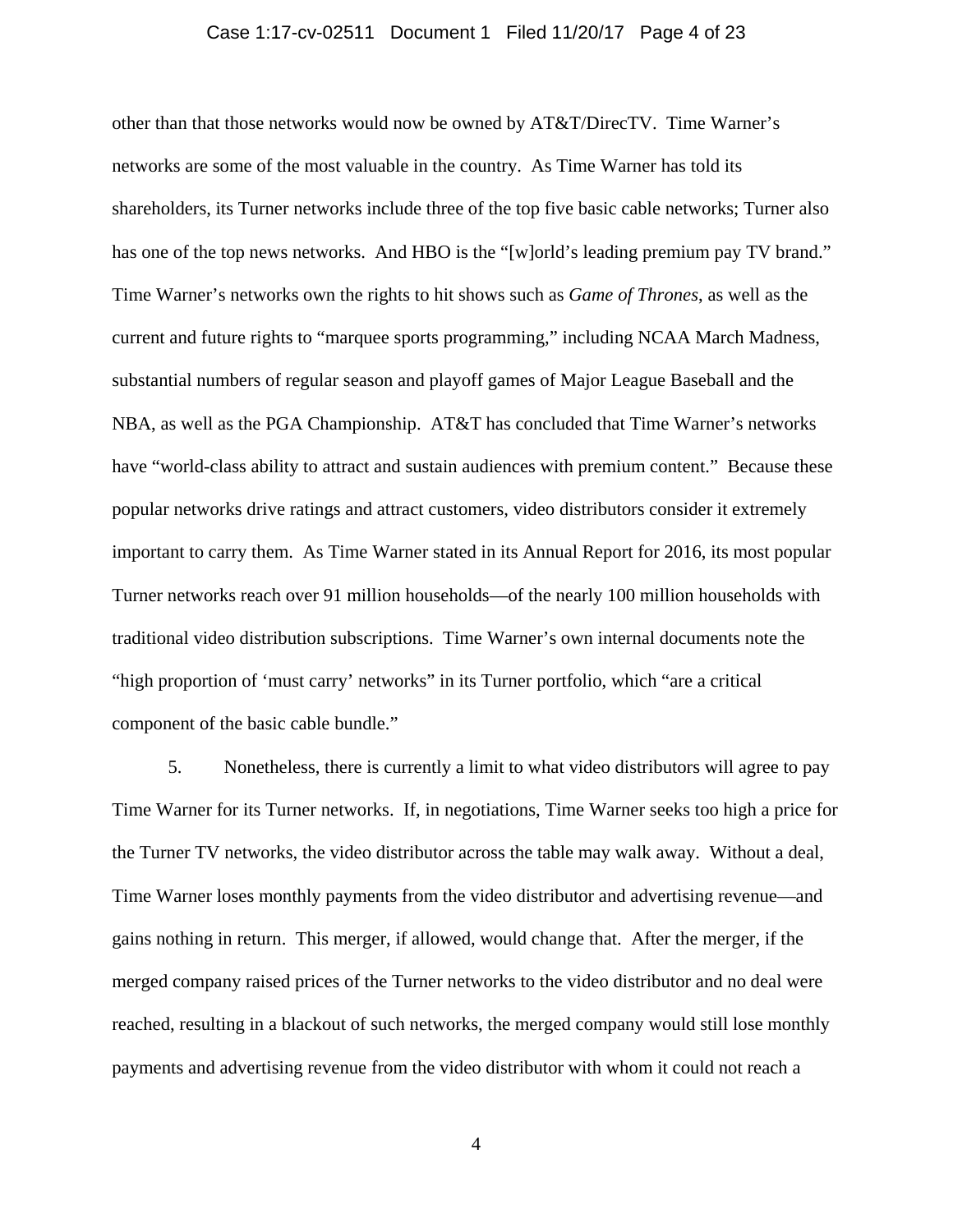### Case 1:17-cv-02511 Document 1 Filed 11/20/17 Page 5 of 23

deal, but, importantly, it would now get an offsetting benefit. Because the video distributor walking away from a deal with the merged company would lose access to Turner's popular programming, some of the video distributor's valuable customers would be dissatisfied and switch to a competing video distributor. Some of those departing customers would sign up with AT&T/DirecTV, bringing with them significant new profits for the merged company. This improvement in Time Warner's best alternative to a deal resulting from the proposed merger and therefore in its negotiating leverage—would give the merged firm the ability to credibly demand higher prices than it otherwise would.

6. The merger would thus substantially lessen competition by giving the merged company the additional leverage to charge its rival video distributors higher prices for its networks than Time Warner's current market power would otherwise allow, making those distributors less able to compete effectively with the merged company. This harm to competition is based on a well-accepted understanding within the industry. Indeed, tellingly, both AT&T and DirecTV have recognized in public filings and internal documents that video distributors that own popular programming have the power and the incentive to harm competition. Congress also expressed such a concern by recognizing that "[v]ertically integrated program suppliers also have the incentive and ability to favor their affiliated cable operators over nonaffiliated cable operators and programming distributors using other technologies."<sup>2</sup>

7. Because video distributors aim to cover programming cost increases by raising the prices they charge their customers, the higher prices video distributors would pay for Turner TV networks as a result of this merger would directly hit the pocketbooks of American consumers. The merger would also give the merged firm the incentive and ability to use its

 <sup>2</sup> Cable and Television and Consumer Protection Act of 1992, P.L. 102-385 § 2(a)(5).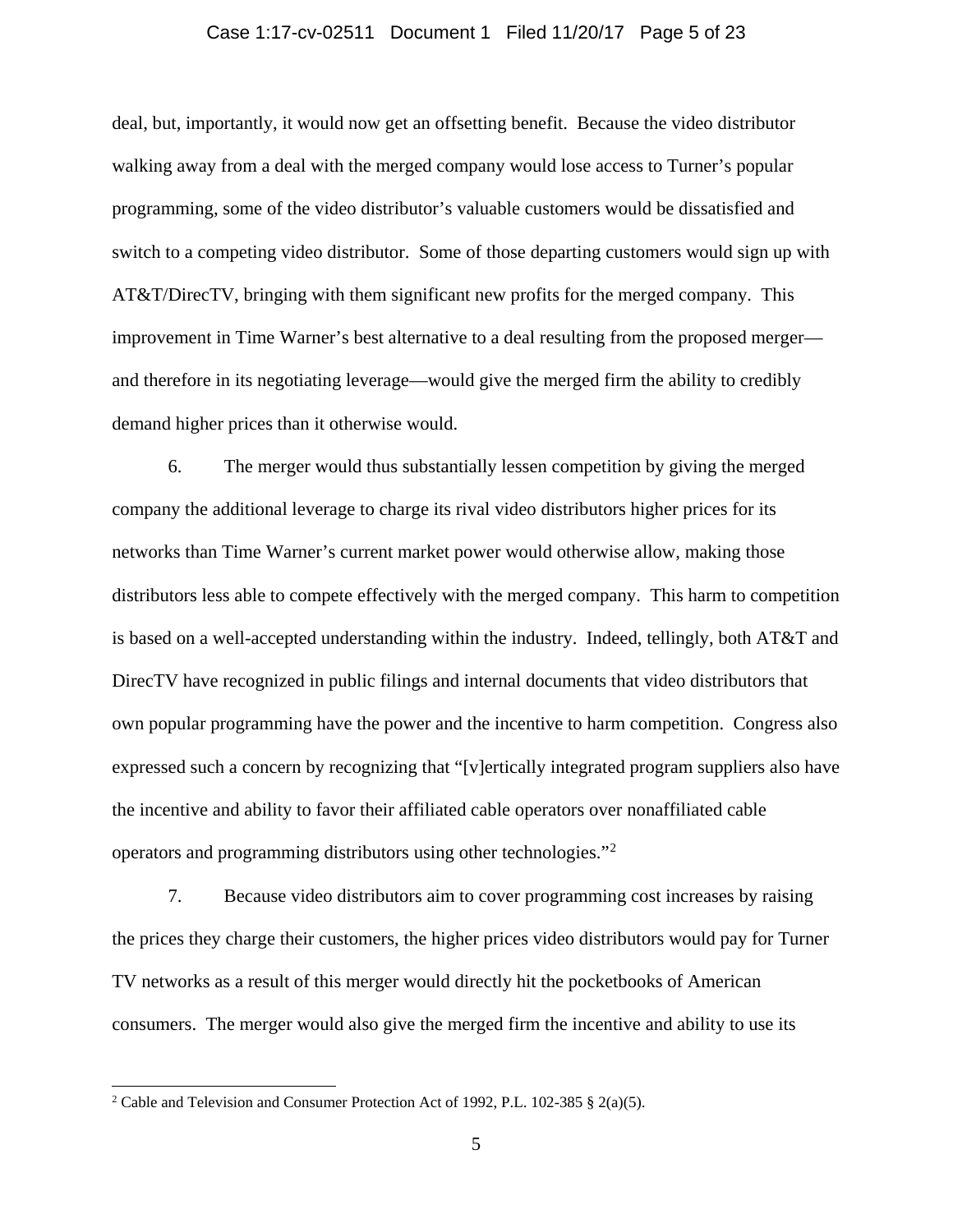### Case 1:17-cv-02511 Document 1 Filed 11/20/17 Page 6 of 23

control of HBO—which rival video distributors have used to attract customers—to lessen competition among video distributors. In sum, as DirecTV itself has explained: "[V]ertical integration of programming and distribution can, if left unchecked, give the integrated entity the incentive and ability to gain an unfair advantage over its rivals. This ultimately results in higher prices and lower quality service for consumers."

8. *Second*, the merger would enable the merged company to impede disruptive competition from online video distributors—competition that has allowed consumers greater choices at cheaper prices. Although it has concluded that "[t]raditional Pay-TV will be a cash cow business to AT&T for many years to come," AT&T/DirecTV fears future "disruption" from emerging competitors. Consumers are beginning to see new video distribution offerings. For example, online distributors like Sling TV offer less expensive alternatives to traditional subscription television that do not require yearly contracts or cable set top boxes, but this merger would impede that innovation. AT&T/DirecTV perceives online video distribution as an attack on its business that could, in its own words, "deteriorate[] the value of the bundle." Accordingly, AT&T/DirecTV intends to "work to make [online video services] less attractive."

AT&T/DirecTV executives have concluded that the "runway" for the decline of traditional pay-TV "may be longer than some think given the economics of the space," and that it is "upon us to utilize our assets to extend that runway." This merger would give the merged firm key, valuable assets, empowering it to do just that.

9. Time Warner's Turner networks are extremely important for many emerging video distributors—its own analysis ranks those networks as tied for second behind only Disney in their ability to attract customers to emerging platforms. Turner benefits from the traditional pay-TV model but has also, previous to the announcement of this merger, secured a position for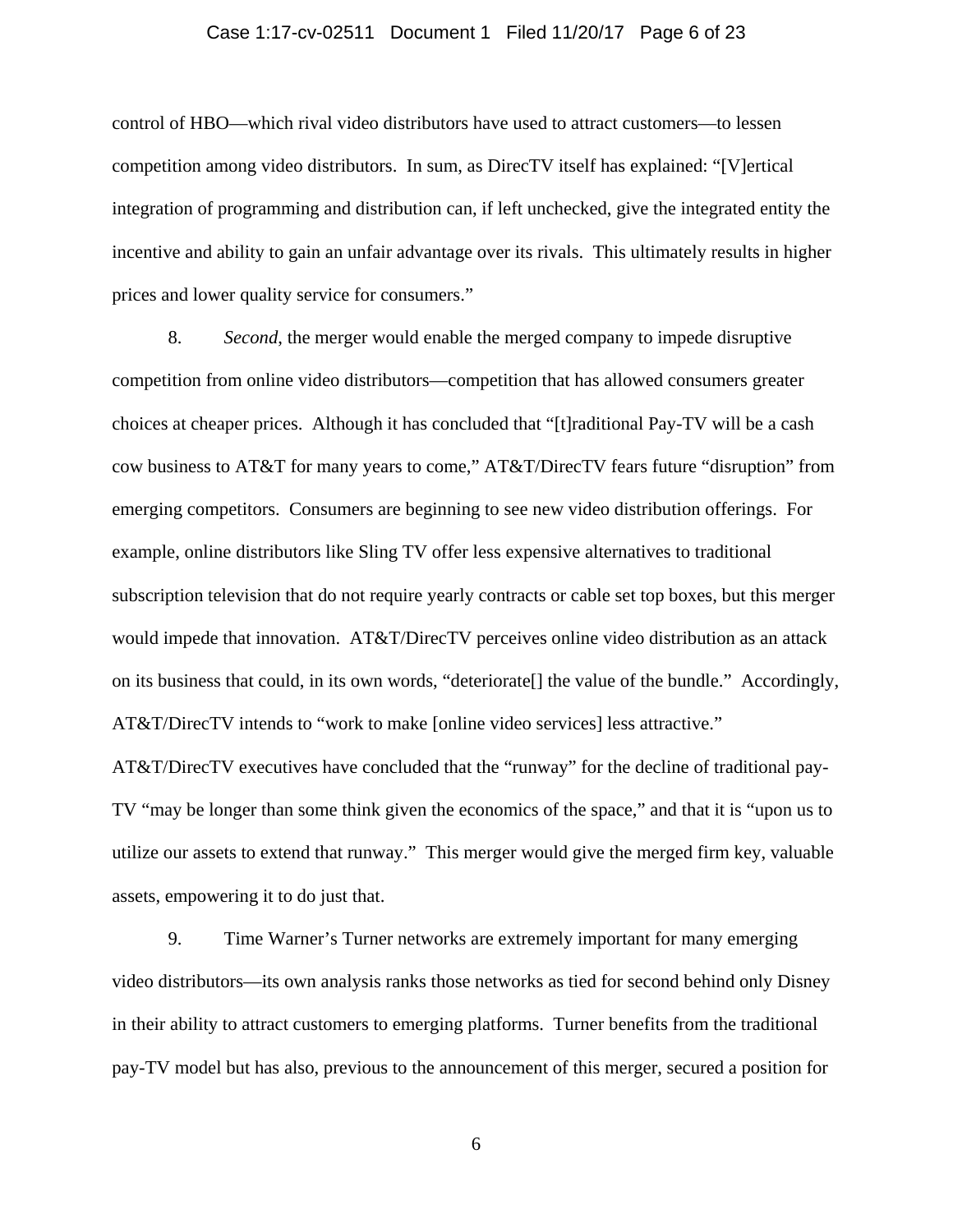### Case 1:17-cv-02511 Document 1 Filed 11/20/17 Page 7 of 23

its networks as "anchor tenants" for virtual MVPDs, which are growing competitors to AT&T/DirecTV. After the merger, the merged firm would likely use Turner's important programming to hinder these online video distributors—for example, the merged firm would have the incentive and ability to charge more for Turner's popular networks and take other actions to impede entrants that might otherwise threaten the merged firm's high profit, bigbundle, traditional pay-TV model. The merger would also make oligopolistic coordination more likely. For example, the merger would align the structures of the two largest traditional video distributors, who would have the incentive and ability to coordinate to impede competition from innovative online rivals and result in higher prices. In short, the merger would help the merged firm's bottom line by extending the life of the old pay-TV model, but harm consumers who are eager for new innovative options.

10. Section 7 of the Clayton Act prohibits mergers if "the effect of such acquisition may be substantially to lessen competition." This includes vertical mergers, as Congress made plain in the 1950 amendments to the Clayton Act. A vertical merger may violate the antitrust laws where the merging parties would—by means of their control of an input that their competitors need—have the incentive and ability to substantially lessen competition by withholding or raising the price for that input. The competitive conditions in this industry and specific facts of this vertical merger make it unusually problematic. It is well-recognized within the industry that popular programming is something traditional video distributors need to compete effectively. AT&T itself has previously stated that access to some of the most popular television programming is "critical to preserve and promote competition and diversity in the distribution of video programming." This merger would give the combined firm control over AT&T/DirecTV's massive video, wireless, and internet distribution network as well as Time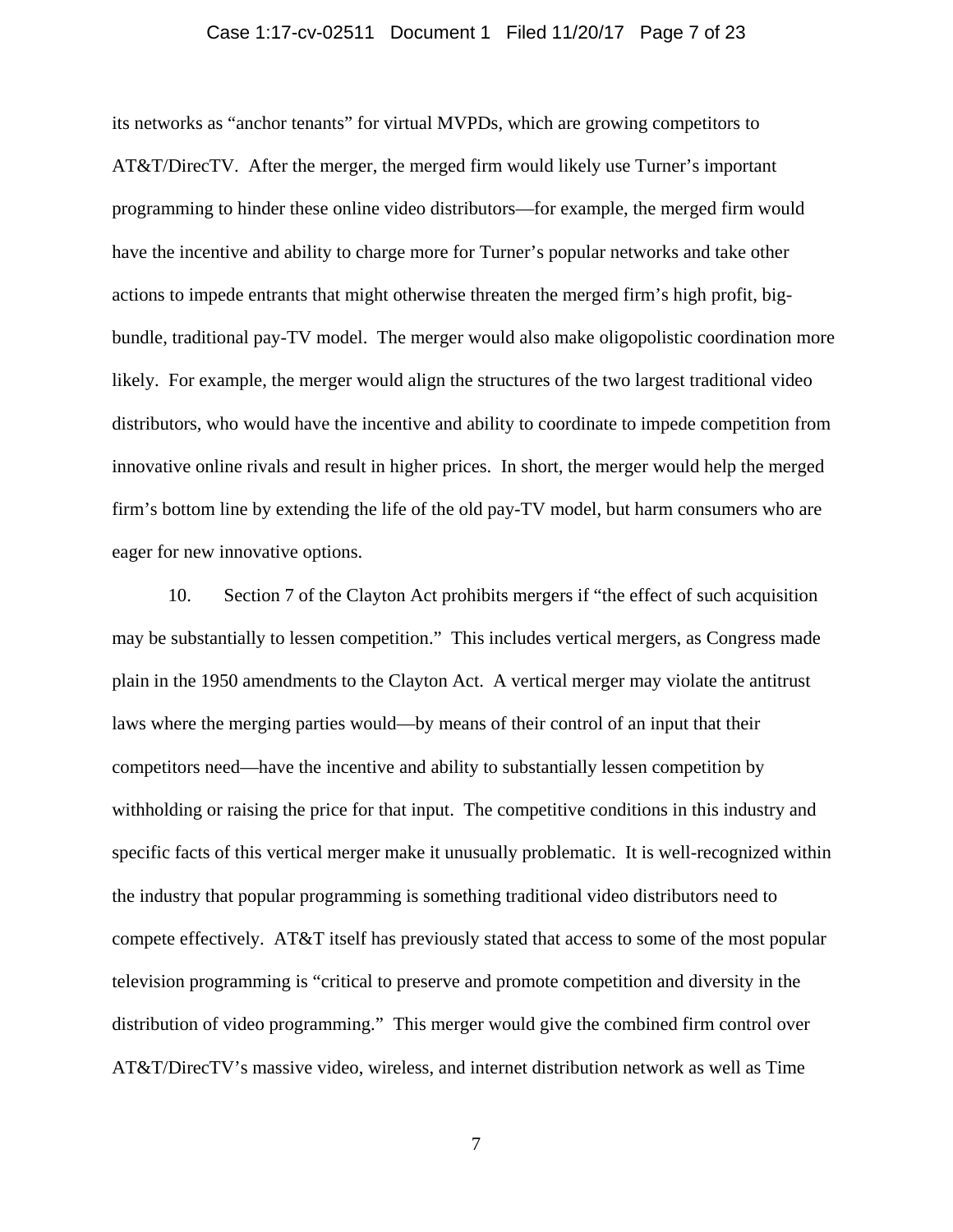Warner's popular and valuable TV networks and studio. It would give the merged firm the power to make its current and potential rivals less competitive. The effect of the merger would likely be substantially to lessen competition. It would violate the antitrust laws and therefore should be enjoined.

## **II. INDUSTRY BACKGROUND**

11. Popular television shows like *The Big Bang Theory* generally travel through three layers of production and distribution: A studio like Warner Bros. creates the show; a programmer like Turner or a broadcaster like CBS purchases the right to include the show on one of its networks; and a video distributor like AT&T/DirecTV or Comcast purchases the right to include the network in one or more packages that it sells to customers.

### *A. Programmers bargain with video distributors to have their networks carried.*

12. Programmers make money by licensing their networks to video distributors and by selling air time for advertisements shown on their networks. Accordingly, programmers generally seek to have their networks carried by many video distributors. They typically reach multi-year agreements under which video distributors pay programmers monthly, per-subscriber license or "affiliate" fees for a bundle of networks owned by the programmer.

13. Programmers' arms-length negotiations with video distributors involve a give and take based on the relative bargaining leverage of the parties, which is informed by the options available to each party in the event a deal is not reached.

14. Video distributors make money by receiving monthly subscriber fees from their customers and need to carry popular programming to attract those customers. So programmers with popular networks that carry hit shows and live sports have more bargaining leverage with video distributors than do programmers with less popular networks. Programmers also gain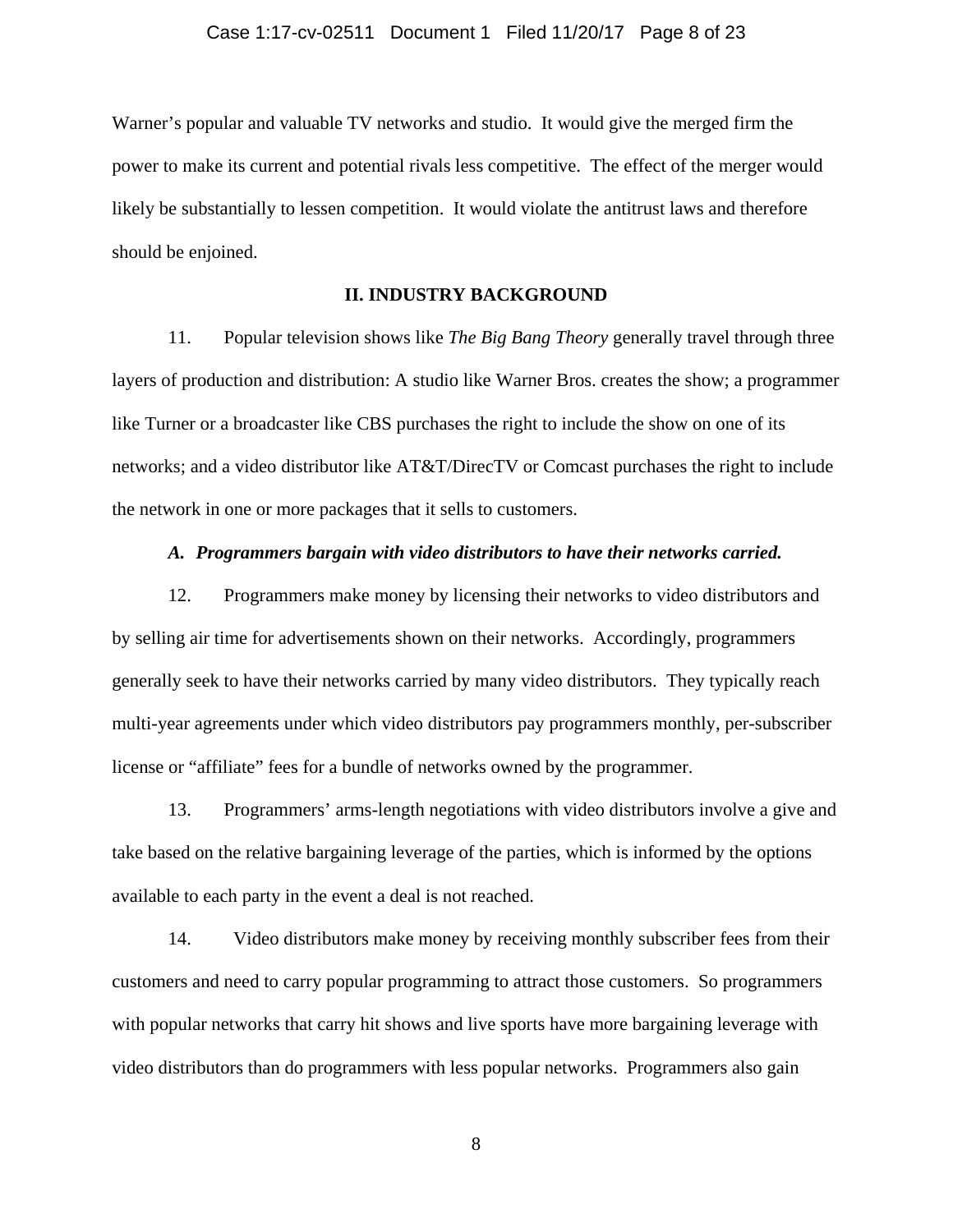### Case 1:17-cv-02511 Document 1 Filed 11/20/17 Page 9 of 23

revenue through advertising, the price of which is typically based on the number of consumers watching their networks. Video distributors with large numbers of subscribers generally have more bargaining leverage and often pay programmers less per subscriber to carry their networks than do video distributors with fewer subscribers.

### *B. Video distributors include traditional MVPDs, virtual MVPDs, and SVODs.*

15. MVPDs.Multichannel video programming distributors (or "MVPDs") include cable companies such as Comcast, satellite broadcasters such as DirecTV, and offerings from telephone companies such as AT&T's U-Verse. They pay license fees to carry the programmers' networks, which the MVPDs generally bundle into different packages to sell to consumers. For example, AT&T/DirecTV's recent offerings include both a high-priced "premier" bundle including 325 channels for \$125 per month for the first twelve months and a lower-priced "select" bundle with 150 channels for \$50 per month for the first twelve months.

16. Virtual MVPDs. Virtual MVPDs employ a similar business model to traditional MVPDs but deliver their channels to consumers over the internet. Some virtual MVPDs offer so-called "skinny bundles"—cheaper packages with fewer channels than an MVPD would typically offer. For example, Sling TV currently offers a package of 30 channels for \$20 a month. They also generally require less equipment—no need for a cable set-top box or a satellite dish—and do not require a long-term contract.

17. SVODs. Subscription video on demand services (or "SVODs") like Netflix and Amazon Prime similarly offer their programming online, but they generally do not offer live programming. Rather, consumers using an SVOD generally can choose to watch the TV shows or movies in the SVOD's catalogue "on demand," i.e., at any time upon their request. SVODs in some instances create their own TV shows, but they most commonly purchase the rights to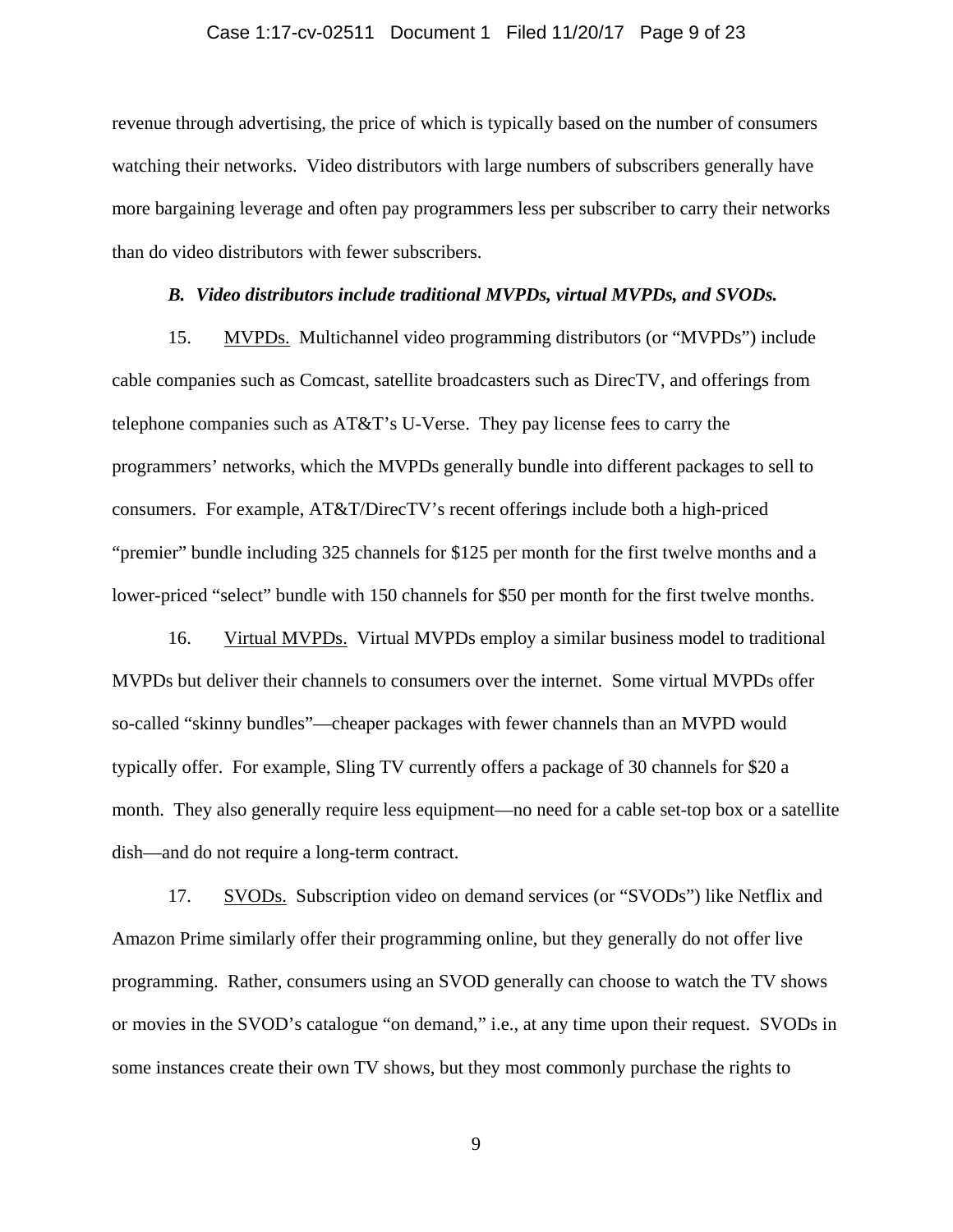### Case 1:17-cv-02511 Document 1 Filed 11/20/17 Page 10 of 23

previously aired television shows and films from studios such as Warner Bros. Unlike MVPDs and virtual MVPDs, however, SVODs typically do not carry live sports programming or live news telecasts.

### *C. Sports programming is increasingly valuable to MVPDs and virtual MPVDs.*

18. Due in part to the emergence of SVODs, which offer television shows and movies but generally do not offer live sports (or news) programming, the ability to offer live programming is becoming increasingly important to MVPDs and virtual MVPDs. The value of live sports programming in particular is enhanced by the fact that viewers are more likely to watch it live and not skip through commercials, and it is a limited resource that—due to existing, exclusive, long-running contracts—generally will not become available again for purchase by programmers for several years. As a Time Warner document explains: "Across the industry, most of the remaining top sports rights are locked up into the next decade."

19. AT&T's internal documents acknowledge that programmers with live sports events "have leverage to command affiliate fees beyond their viewership shares." Similarly, discussing its sports programming, which includes long-term contracts to host critical portions of important events from MLB (through 2021), NBA (through 2025), and NCAA March Madness (through 2032), Time Warner concluded in a report to its Board of Directors: "[T]hese sports rights provide us with the base of **must-watch** content that should enable us to achieve our targeted **rate increases**." (Emphasis added.)

### **III. DEFENDANTS AND THE PROPOSED MERGER**

20. AT&T is the world's largest telecommunications company. It is a Delaware corporation headquartered in Dallas, Texas. AT&T was established in 1885 and in 1899 became the parent of The Bell Telephone Company, which Alexander Graham Bell founded in 1877.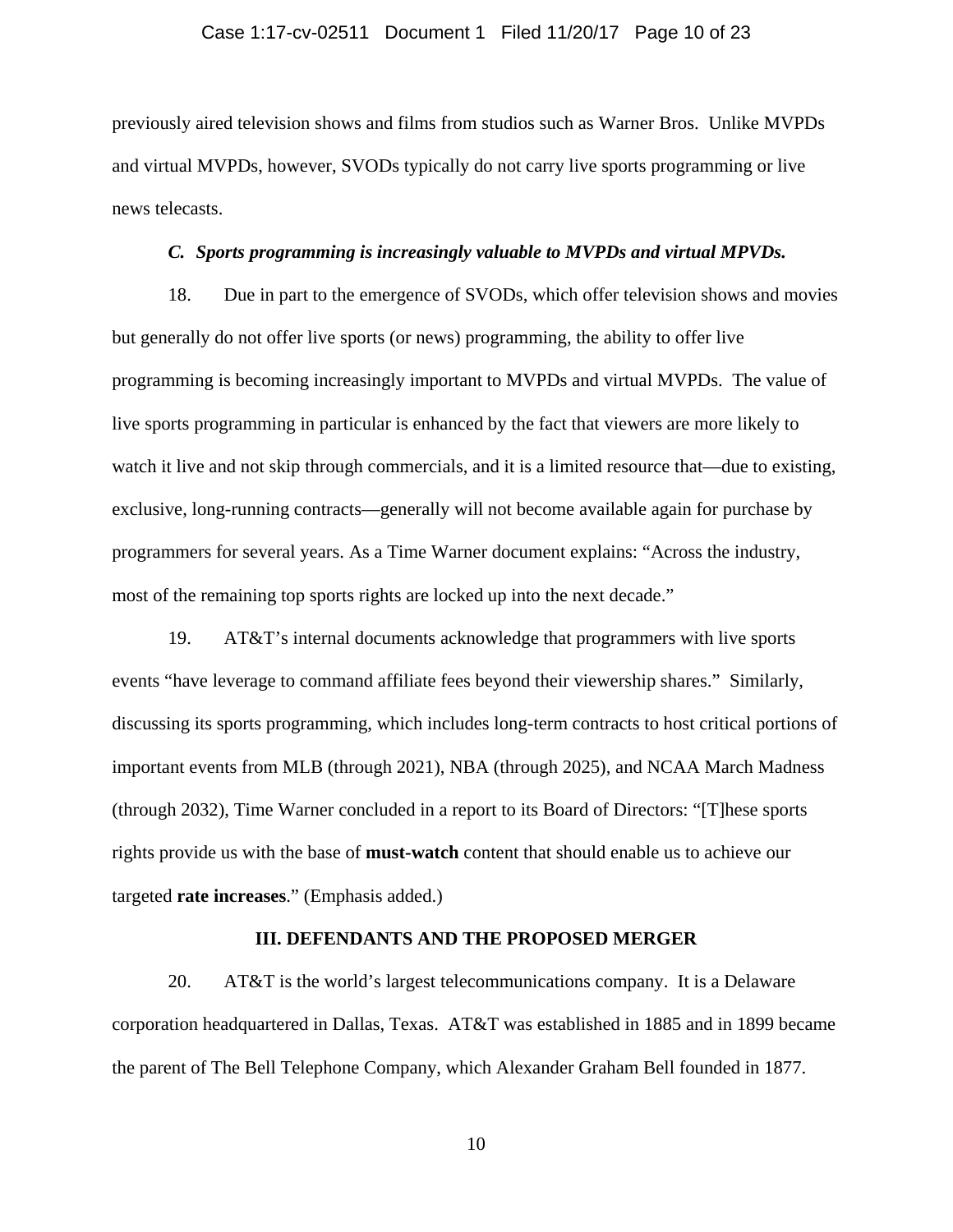### Case 1:17-cv-02511 Document 1 Filed 11/20/17 Page 11 of 23

AT&T maintained a monopoly in the provision of local telephone services until 1982, when it agreed to divest the portions of its business relating to local telephone services to settle an antitrust lawsuit filed by the Department of Justice. Pursuant to that settlement, SBC Communications Inc. was spun-off from AT&T on January 1, 1984. In 2005, one of SBC Communications' subsidiaries merged with AT&T, and in connection with the merger the name of the company was changed to AT&T, Inc. In 2009, AT&T agreed to pay more than \$2 million to settle a claim that it had violated a consent decree and court order related to its 2007 acquisition of Dobson Communications Corp. In 2011, AT&T attempted to purchase T-Mobile, but abandoned the transaction after the Department of Justice filed suit alleging that the merger violated the antitrust laws.

21. Today, AT&T is the country's second largest wireless telephone company, third largest home internet provider, and one of the largest providers of landline telephone services. It is also the country's largest MVPD, with more than 25 million subscribers. It has three MVPD offerings: (1) DirecTV, a satellite-based product with almost 21 million subscribers that it acquired through a merger in 2015; (2) U-Verse, a product which uses the local AT&T fiber optic and copper network and has almost 4 million subscribers; and (3) DirecTV Now, its new online video product (virtual MVPD) with almost 800,000 subscribers.

22. DirecTV is a subsidiary of AT&T. It is a Delaware corporation, with its headquarters in El Segundo, California. As noted above, it has almost 21 million subscribers to its satellite-based MVPD product, which is offered nationwide. Earlier this year, DirecTV agreed to certain conditions to settle an antitrust lawsuit filed by the Department of Justice, which alleged that DirecTV acted as the ringleader of illegal information-sharing agreements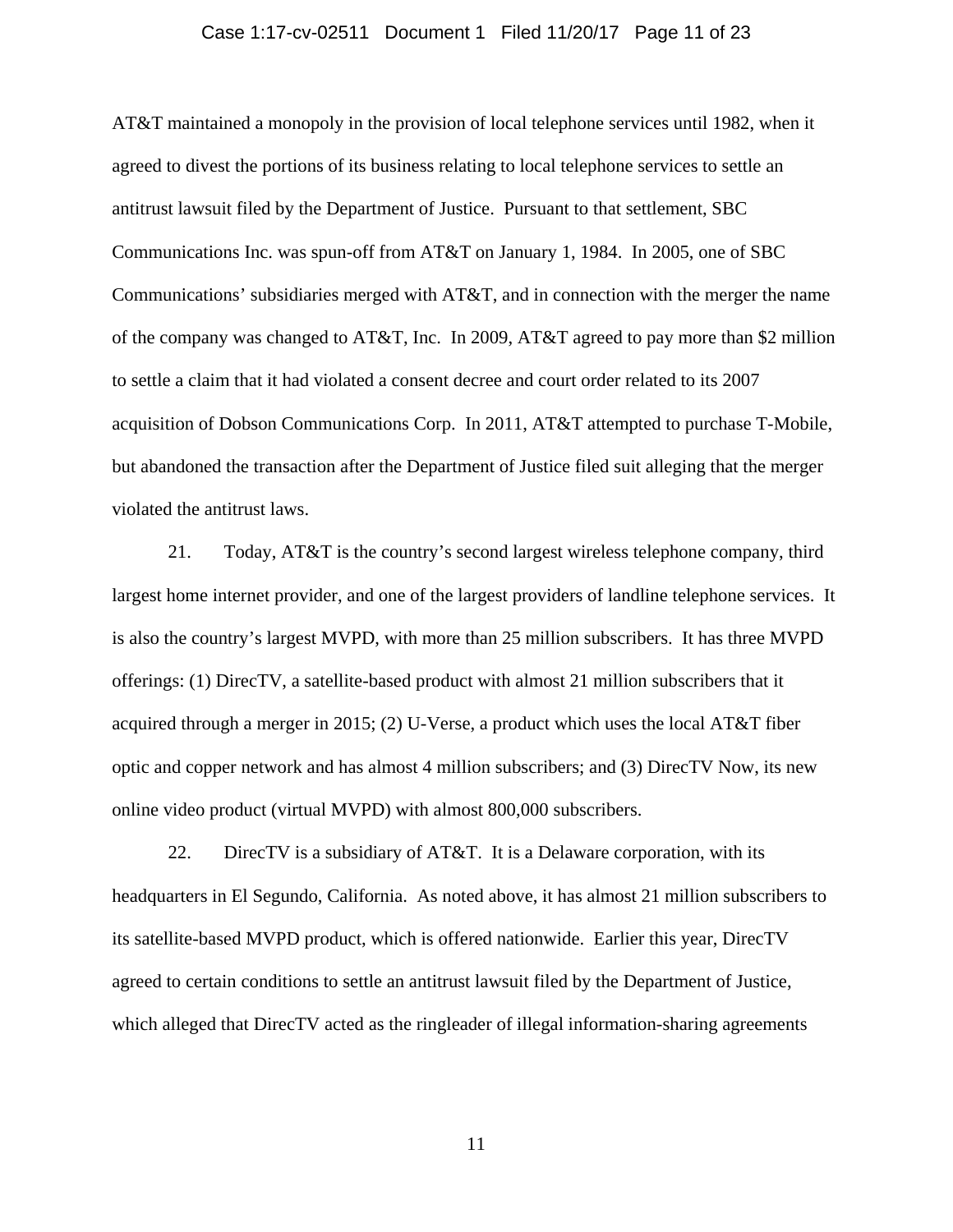### Case 1:17-cv-02511 Document 1 Filed 11/20/17 Page 12 of 23

with three of its rival competitors to obtain bargaining leverage in negotiations to carry the Los Angeles Dodgers' cable sports channel.

23. Time Warner, Inc. is a Delaware corporation headquartered in New York, New York. It is a media company with essentially three business units: (1) Turner Broadcasting System, Inc., whose most popular networks include TNT, TBS, CNN, and Cartoon Network; (2) Warner Bros. Entertainment, Inc., which is one of the country's major television and movie studios; and (3) the Home Box Office, Inc. (HBO) premium network, which also owns Cinemax, and in total has almost 50 million subscribers (the vast majority of whom access HBO through an MVPD).

24. The Turner networks—with their mix of live sports, live news, and entertainment content—are consistently highly rated and highly compensated, and have market power. As Time Warner has stated, its most popular Turner networks reach more than 91 million households—of the nearly 100 million households that subscribe to traditional subscription television. AT&T has described Turner programming as including "'must have' premium sports rights," and Turner has significantly and consistently increased the prices it charges MVPDs for its networks each of the last three years. There are few equally important and popular substitutes for these networks, and they are sufficiently unique and attractive that video distributors that do not carry them risk losing a substantial number of current and potential subscribers to rival MVPDs and virtual MVPDs that do.

25. HBO is the "World's #1 premium cable network," and also has market power. HBO is the "[b]est brand name, most recognized" premium network with the "[o]verall best collection of content." AT&T's own "[p]remium network affiliate revenue [is] dominated by HBO," which "earns more than 50% of all premium network affiliate revenue." HBO is also a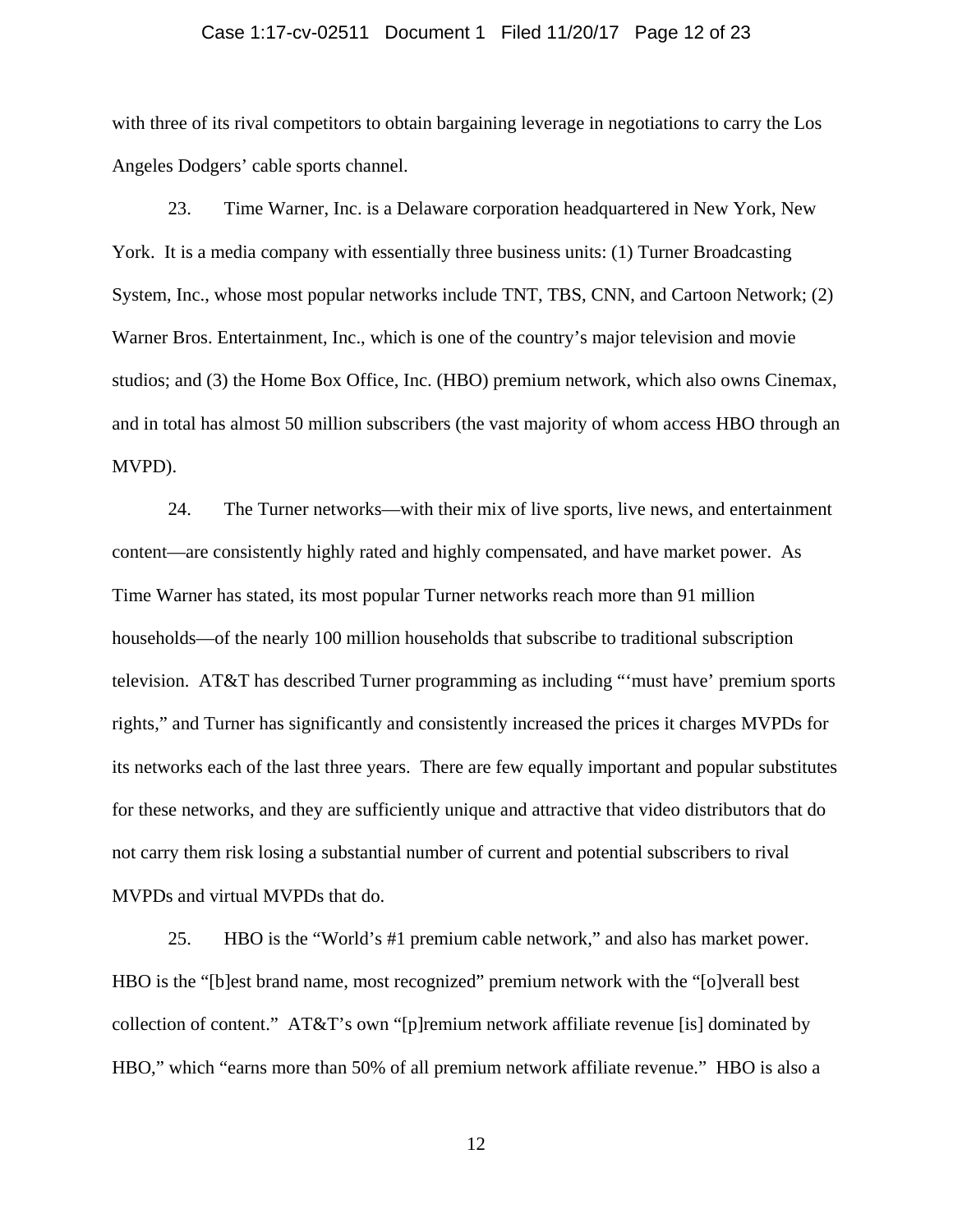### Case 1:17-cv-02511 Document 1 Filed 11/20/17 Page 13 of 23

"[p]roven acquisition driver." HBO markets itself to MVPDs as playing "a key role in attracting and retaining" subscribers, stating that its "effectiveness in driving sales of other products is well established."

26. On October 22, 2016, AT&T agreed to purchase Time Warner. Including debt, the transaction is valued at \$108 billion. Tellingly, among the rationales for a vertical merger set forth in AT&T's strategic merger documents are:

- "Improved positioning vis-à-vis cable rivals and [online] players";
- "Support margins via vertical integration"; and
- "Advantage ability to shape future of video ecosystem."

# **IV. RELEVANT MARKETS**

27. This merger would substantially lessen competition among all distributors of professionally produced, full-length video programming subscription services to residential customers in the United States. As a result, consumers in relevant local geographic markets throughout the country in this "All Video Distribution" product market—which includes MVPDs, virtual MVPDs, and SVODs—would see higher monthly TV bills and less innovative TV offerings. If one company owned all video distributors in a geographic market, it would profitably raise prices significantly on at least one product. The All Video Distribution market constitutes a relevant antitrust product market and line of commerce under Section 7 of the Clayton Act.

28. The distribution of video programming by MVPDs and virtual MVPDs also constitutes a relevant antitrust product market and line of commerce under Section 7 of the Clayton Act. This "Multichannel Video Distribution" market is a submarket within the broader All Video Distribution product market. The video distribution industry and American consumers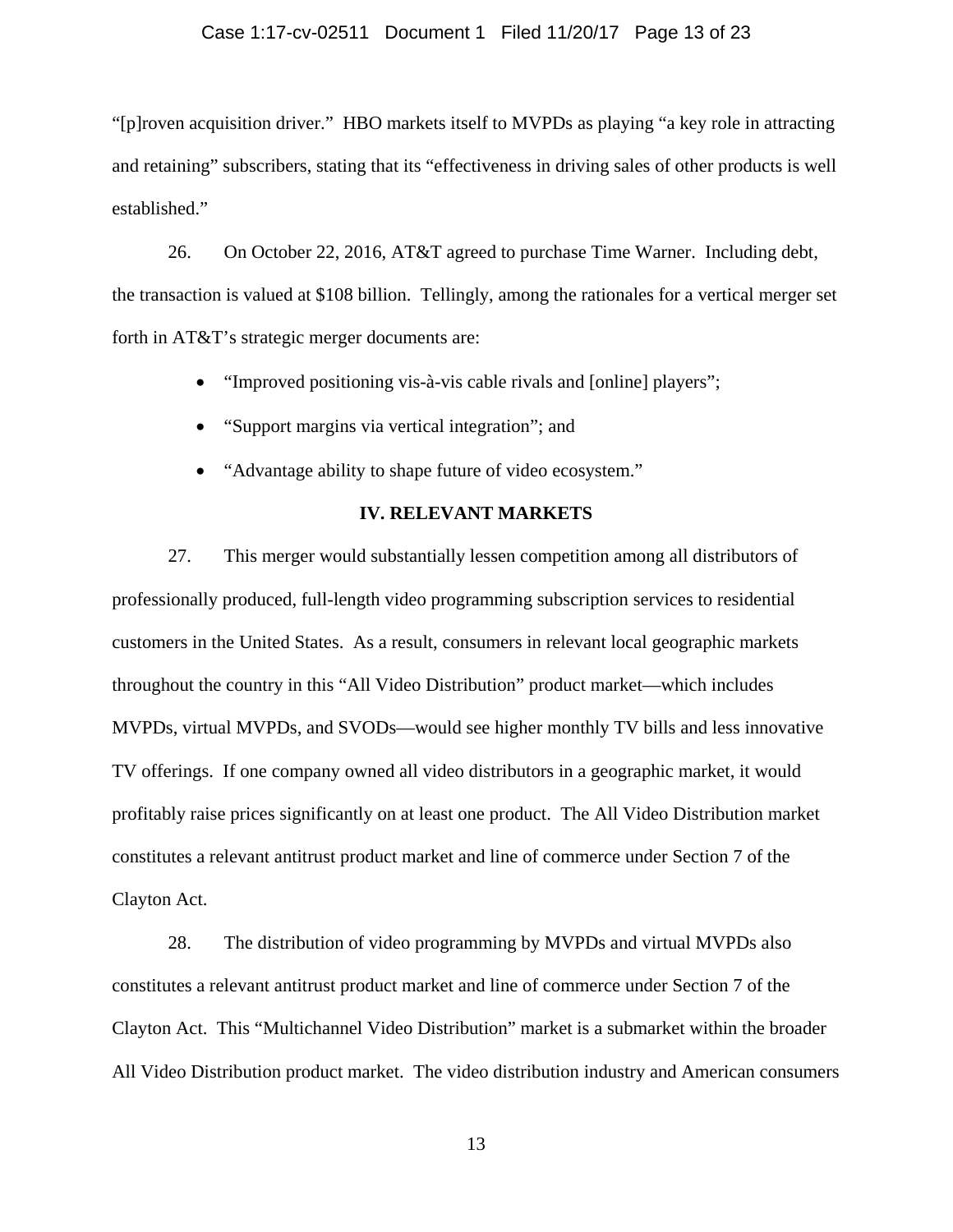### Case 1:17-cv-02511 Document 1 Filed 11/20/17 Page 14 of 23

recognize this submarket, whose participants charge different prices and serve different customer needs than do distributors of other video programming. If one company owned all MVPDs and virtual MVPDs in a geographic market, it would profitably raise prices significantly on at least one product. AT&T/DirecTV is the largest participant in this product market in the United States. It has nationwide presence and has a large market share in many regions across the country. For example, AT&T/DirecTV has more than 40 percent of MVPD subscribers in at least 18 local Designated Market Areas.

29. The relevant product markets in which to evaluate this merger are the sale of subscription video programming in the All Video Distribution and Multichannel Video Distribution product markets, and the relevant geographic markets are local geographic markets across the country. Consumers seeking to purchase video distribution services must choose from among those providers that can offer such services directly to their home. Direct broadcast satellite providers, such as DirecTV, can serve customers almost anywhere in the United States. In addition, online video distributors are available to any consumer with high-speed internet service, such as broadband, sufficient to deliver video of an acceptable quality. By contrast, traditional wireline distributors, such as cable (e.g., Comcast, Cox, and Charter) and telephone companies (e.g., AT&T and Verizon), serve only those particular geographic areas where they have deployed network facilities. A customer cannot purchase video distribution services from a wireline distributor that does not operate network facilities that can connect to that customer's home. For example, a customer within a Cox cable franchise area typically cannot purchase video distribution service from Comcast.

30. Because consumers within a local area have the same options available to them for video programming, it is appropriate to treat such similarly situated consumers the same and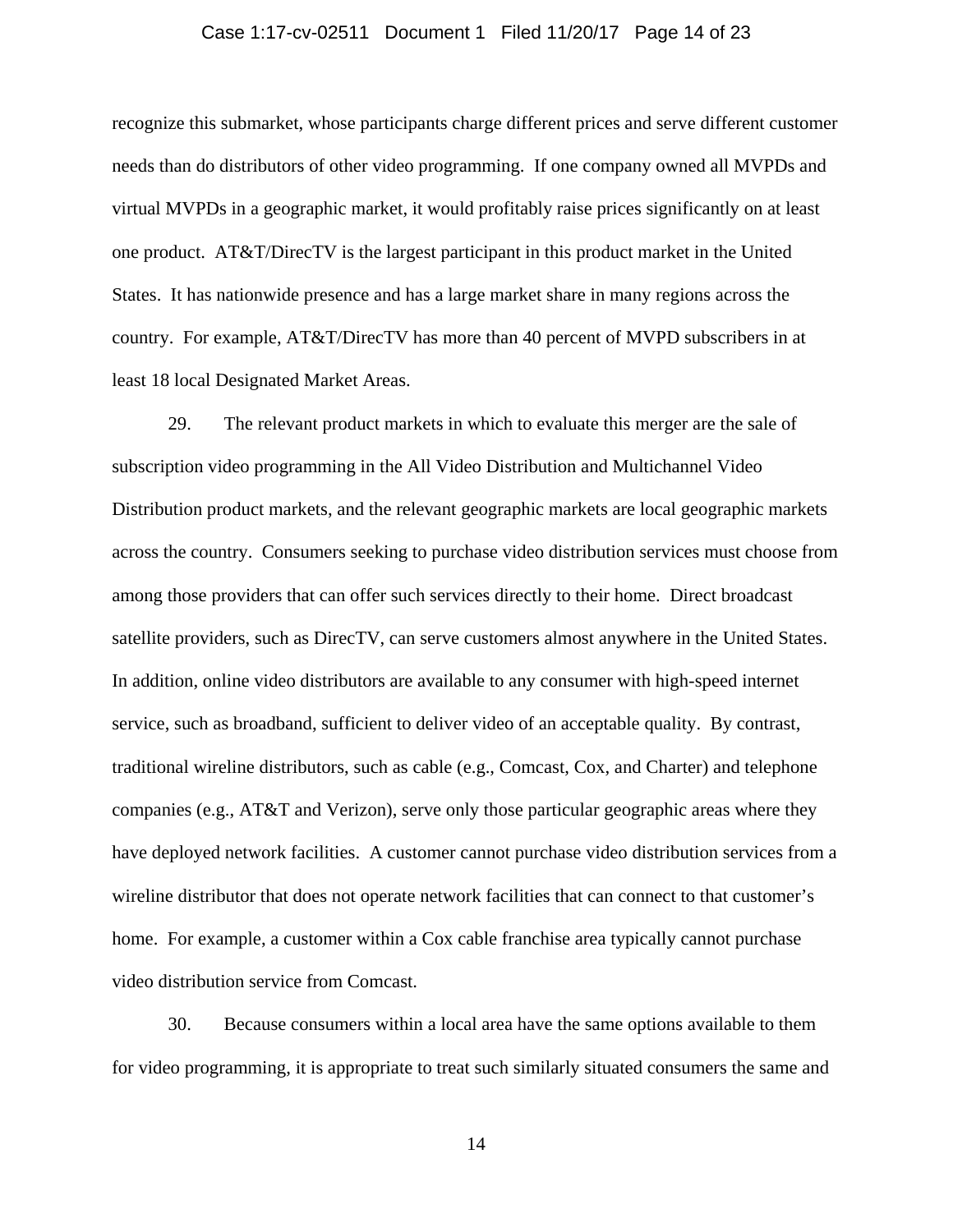#### Case 1:17-cv-02511 Document 1 Filed 11/20/17 Page 15 of 23

aggregate them into local geographic markets. For example, a cable service area that only offers consumers a choice among three options (a cable company and two satellite companies) would be a local market. If a cable service area overlapped with the area in which a telephone company offers video distribution services (such as AT&T's U-Verse offering), that area of overlap would be a local market in which consumers are offered a choice among four options: a cable company, a telephone company and two satellite companies. Using available data generally allows measurement of these local markets by zip code.

## **V. ANTICOMPETITIVE EFFECTS**

31. The proposed merger would substantially lessen competition and harm consumers in these local geographic markets in both the All Video Distribution and the Multichannel Video Distribution product markets. Both AT&T/DirecTV's video distribution services and Time Warner's TV networks are available nationwide, so the harm would occur throughout the country. In both relevant product markets, the merger would give the merged company the market power to weaken competing distributors' ability to compete by raising their costs, would allow the merged company to impede emerging and growing rivals, and, furthermore, would result in increased likelihood of oligopolistic coordination.

# *A. The merger would give the merged company the power to lessen competition and harm consumers in the Multichannel Video Distribution and the All Video Distribution markets by increasing the prices its rival MVPDs and virtual MVPDs pay for Turner's networks and impeding their use of HBO to attract customers.*

32. Losing even a modest number of customers can have a major financial impact on an MVPD. The margins these video distributors earn from their customers are significant, and it is expensive and difficult for these distributors to obtain new customers or win back prior customers once they have cancelled their subscription or switched to a competitor.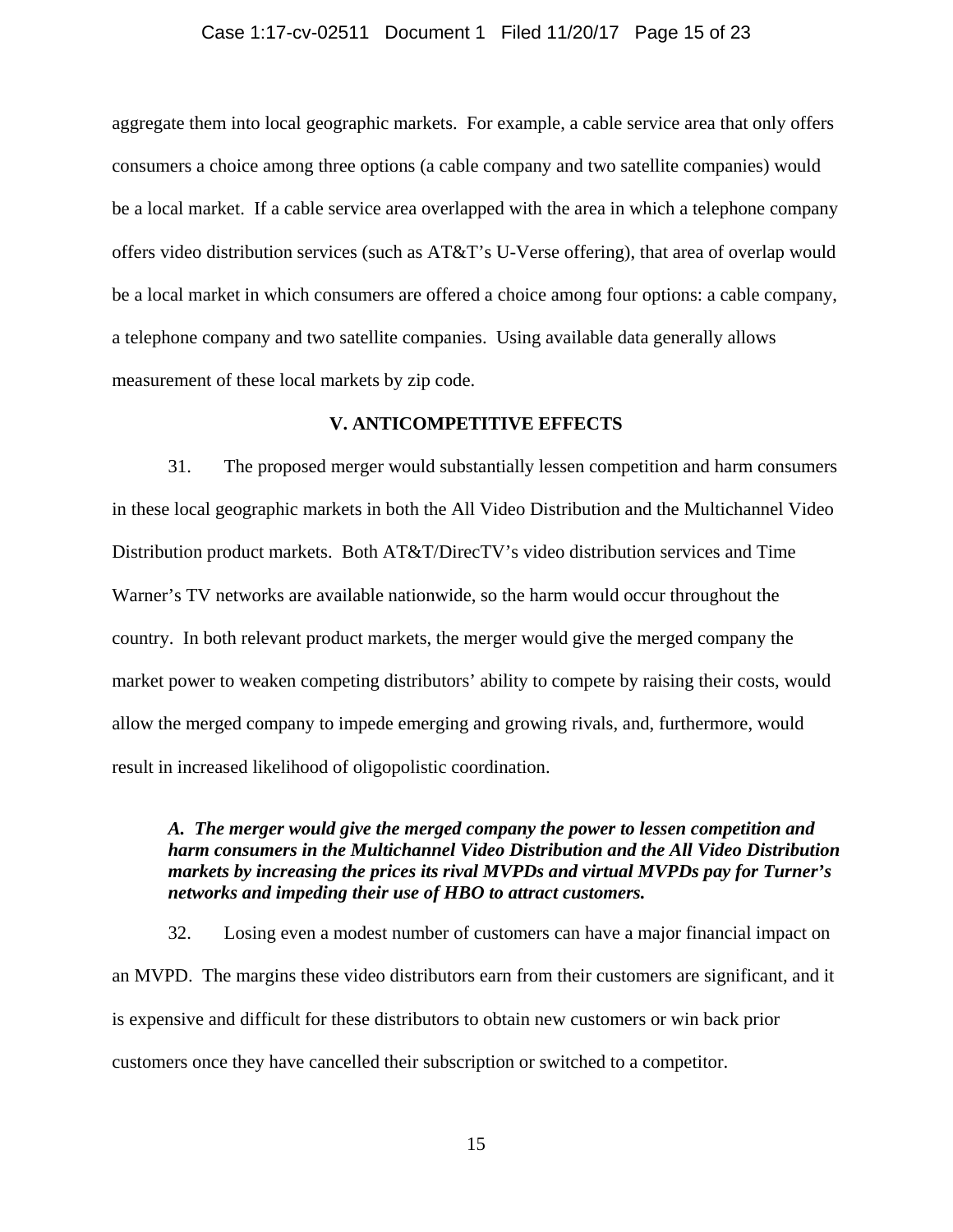### Case 1:17-cv-02511 Document 1 Filed 11/20/17 Page 16 of 23

33. Accordingly, when an MVPD considers the price it is willing to pay a programmer to carry its networks, it generally takes into account the extent of potential subscriber losses if it did not carry those networks. In fact, before negotiating with programmers for their networks, and to better understand their best alternative option if negotiations break down, MVPDs have conducted analyses to determine the percentage of likely subscriber loss that would occur if they did not carry the particular networks for which they are bargaining (a "blackout"). These analyses have concluded that, for certain popular networks, the subscriber loss rate would be significant and the subscriber losses would continue over time if the video distributor continued not to carry the networks at issue. That such subscriber losses can be a significant concern for an MVPD is confirmed by DirecTV's analysis of a potential blackout with a different substantial programmer. In a December 2014 presentation prepared for the Board of Directors, DirecTV's Economic Impact Study estimated that subscriber losses from a blackout of a particular programmer's channels would cost it \$10.5 billion over 6 years.

34. In the event an MVPD or virtual MVPD does not carry a group of popular networks, most customers who leave that distributor in response to that blackout will look elsewhere for a comparable video distributor that still offers those networks. Because AT&T/DirecTV has an MVPD that it offers throughout the United States, it stands to gain a significant number of new customers in the event a rival MVPD or virtual MVPD is foreclosed from carrying certain popular networks that the merged company continues to carry—i.e., a blackout.

35. Accordingly, were this merger to go forward, the merged company could "more credibly threaten to withhold" Turner's popular programming—including the hit shows and live sporting events carried by TNT, TBS, and Cartoon Network—as leverage in its negotiations with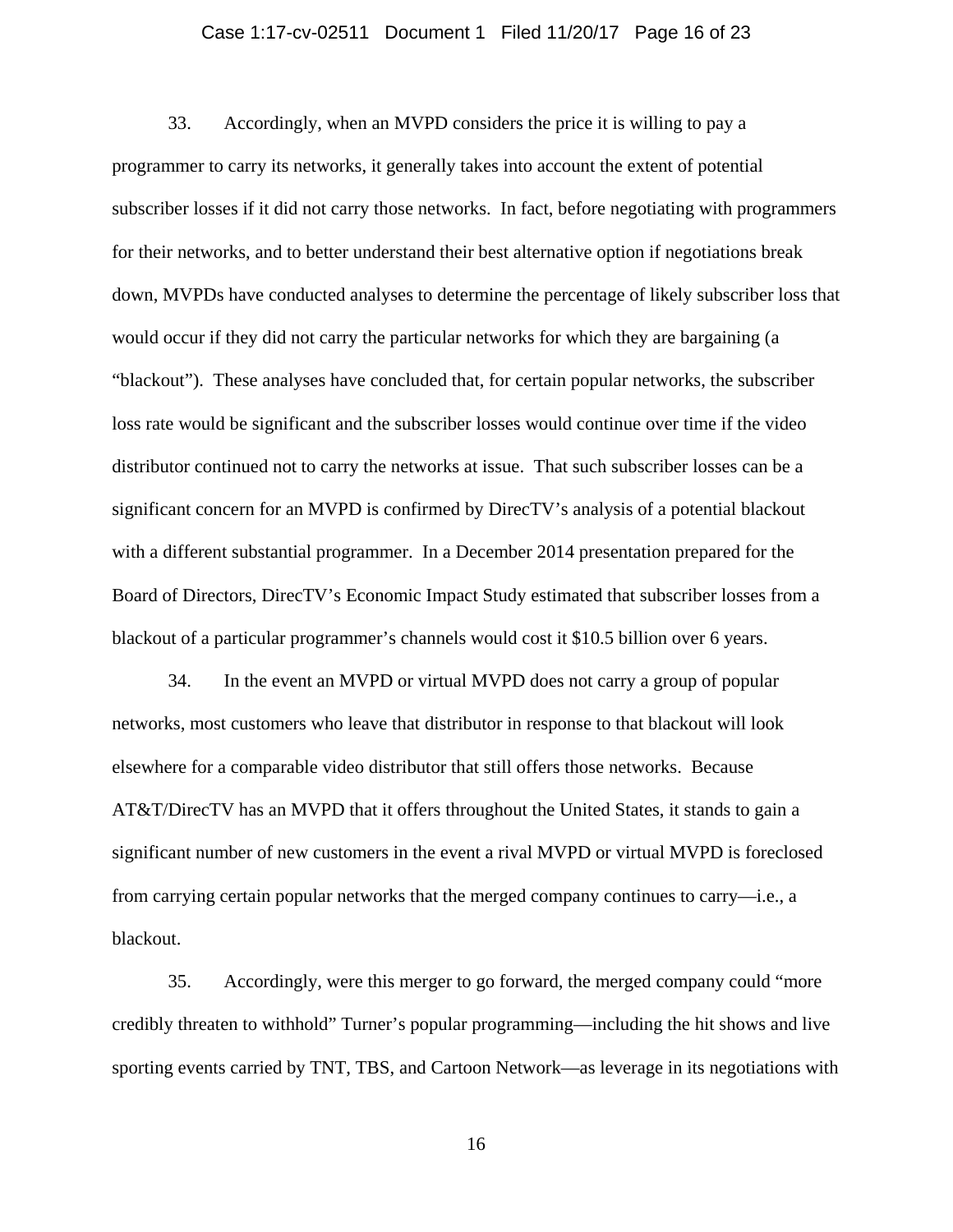### Case 1:17-cv-02511 Document 1 Filed 11/20/17 Page 17 of 23

MVPDs and virtual MVPDs. In a given negotiation, both the merged company and a rival MVPD—for example, a cable company—know that if the merged company were to walk away from the bargaining table and the Turner networks were to go dark on that cable company's offerings, a significant number of the cable company's customers would cancel their subscriptions, and the cable company would gain fewer new subscribers during the blackout. In fact, MVPDs have done studies to determine the subscriber loss that would occur if they did not have the popular networks Time Warner owns. Unsurprisingly, given the popularity of Turner's networks—which carry hit shows and important live sports events—these studies confirm that the anticipated subscriber loss rate is likely to be significant. In addition, because the merged company would know beforehand that the rival MVPD would soon lack Turner programming, the merged company would be in a particularly strong position, as a result of the merger, to target the rival MVPD's customers with advertisements and telephone calls urging them to subscribe to AT&T/DirecTV's television offerings.

36. The merged company's bargaining leverage as a seller of programming would thus increase, and not through the offering of lower prices or a superior product or service offering, but directly because of this proposed merger. Competing MVPDs and virtual MVPDs would thus recognize that it will make financial sense to pay the merged firm a higher price for Turner networks than it would prior to the merger, rather than risk losing valuable customers. And the merged company would know that it can extract higher rates for Turner's networks because, if no deal were reached, the merged firm would capture a significant number of the customers who would depart the competing MVPD or virtual MVPD's service, and it would have an improved chance to sign up new customers since one rival would lack Turner's highly popular programming. These new customers bring with them significant margins that would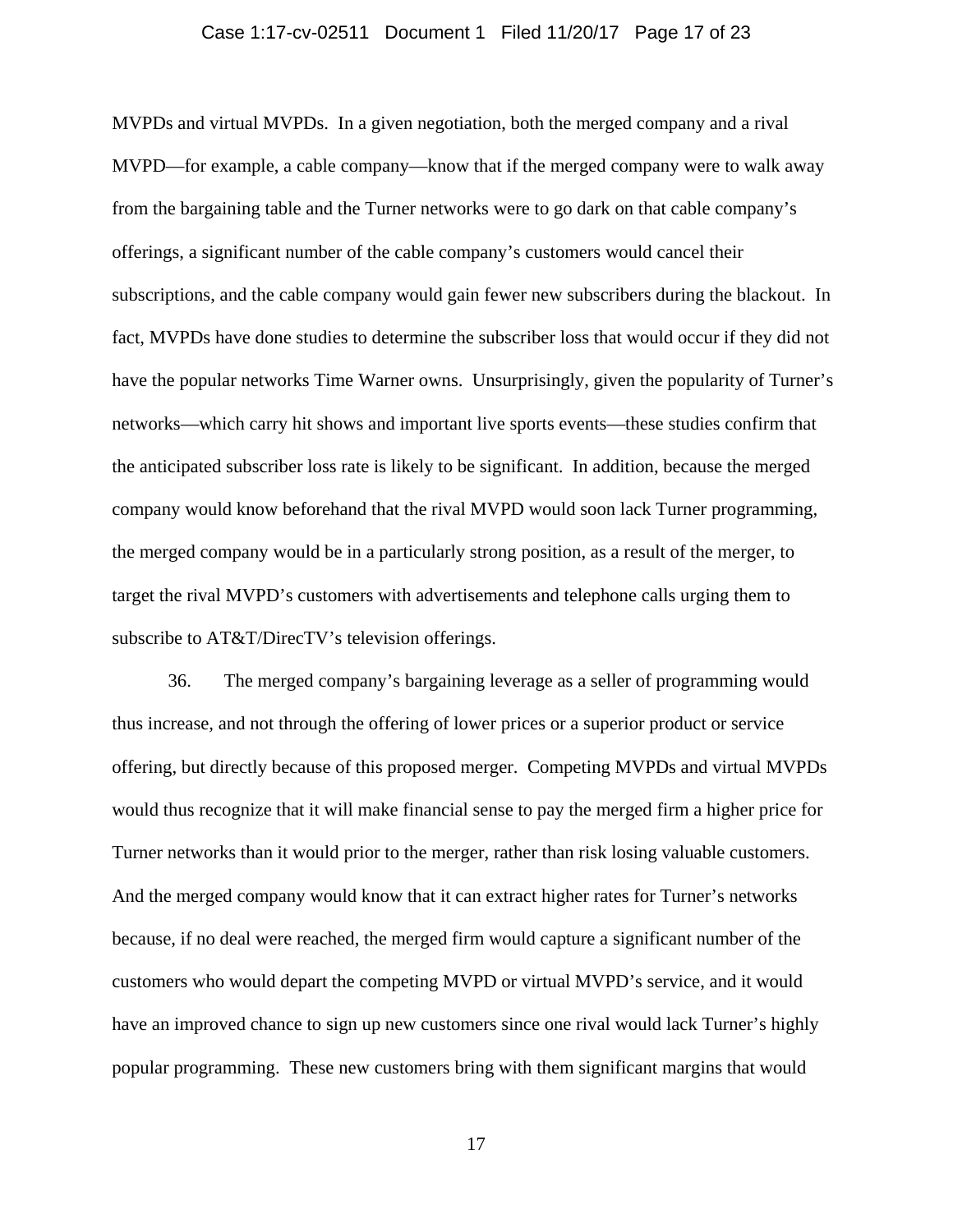### Case 1:17-cv-02511 Document 1 Filed 11/20/17 Page 18 of 23

reduce the losses the merged company would sustain when the rival MVPD or virtual MVPD no longer distributes Turner programming. As DirecTV has explained, control of programming by a distributor creates "the ability to extract higher rates for years going forward based on the threat of such [subscriber] switching." The merger would thus create a company that has the incentive and ability to weaken its video distributor competitors by charging them higher prices for Turner's networks, resulting in a substantial lessening of competition.

37. The manner in which this merger would likely result in a substantial lessening of competition is based on a well-accepted understanding within the industry. Indeed, both AT&T and DirecTV have previously explicitly stated that MVPDs that control popular networks and sports programming have precisely this incentive and ability to harm competition. With respect to a similar, but smaller, purchase of a programmer by a distributor (the Comcast acquisition of NBCU), DirecTV stated that "a standard bargaining model can be used to determin[e] the likely increase in price that would result from vertical integration." Here, an estimate of the price increases the merged company can impose on its competitors as a result of the effects of this merger and due to its increased bargaining leverage can be calculated by taking into account: (1) how many customers competing distributors would lose or fail to add without Turner programming (their subscriber loss rate); (2) the percentage of those departing customers that would likely become subscribers of the merged company (the diversion rate); and (3) how much AT&T/DirecTV profits from its customers (its margins).

38. Following this merger, using a bargaining model similar to the one previously endorsed by DirecTV, the eventual price increases to the merged firm's competitors for Turner networks due to the merged company's increased power would likely be at least hundreds of millions of dollars. Because video distributors pass through most of their cost increases to their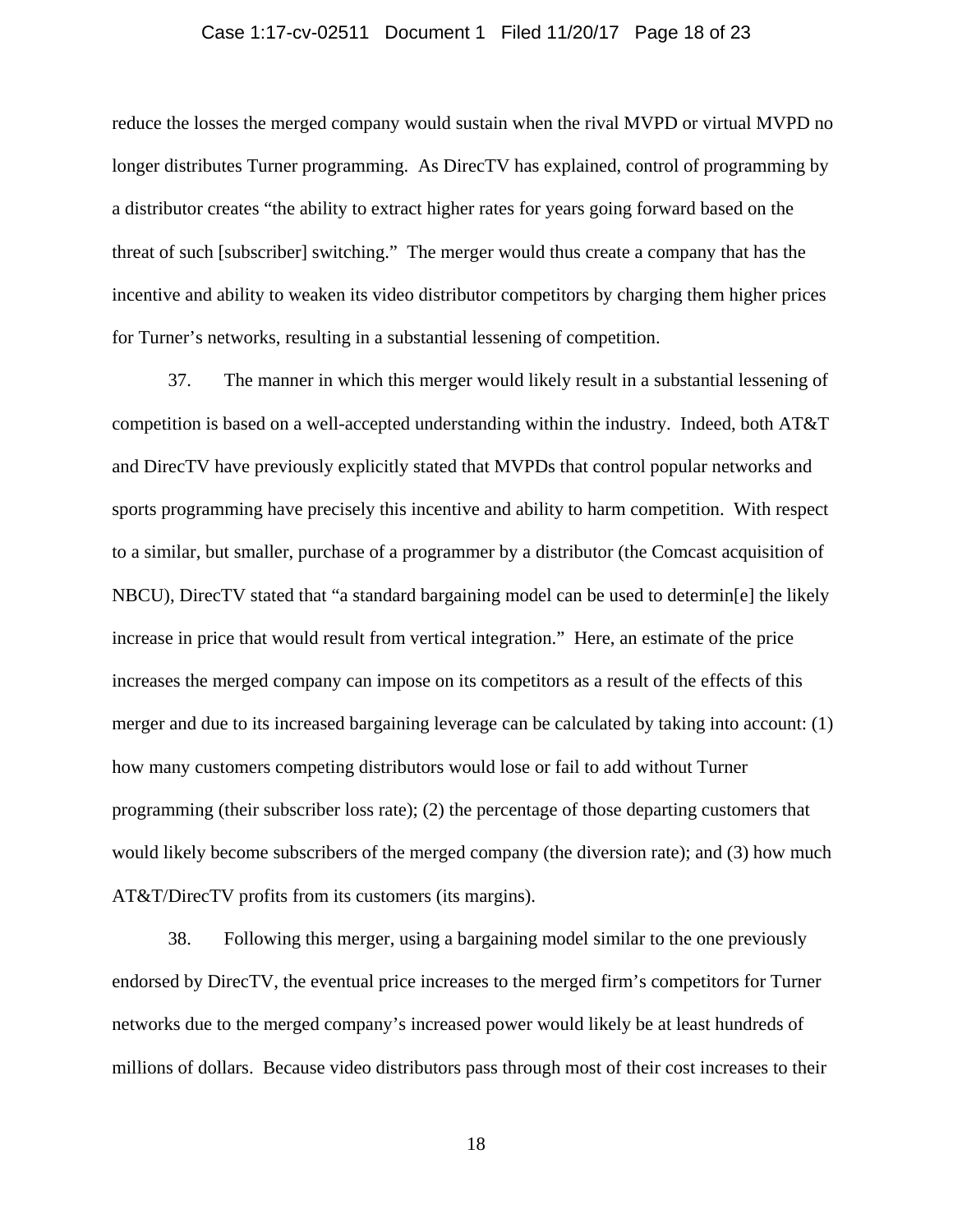### Case 1:17-cv-02511 Document 1 Filed 11/20/17 Page 19 of 23

customers, these increased costs would likely result in higher monthly bills for consumers. But whether the effect of these increased costs for rival video distributors results in higher prices or a form of reduced service, the effect would be to substantially lessen competition by rendering these competitors less able to compete effectively with the merged company. As a result of the merger, the merged company would also have the power to raise its own prices relative to what it could have, had the merger not reduced competition from competing MVPDs.

39. In addition, the merger would likely give the merged firm the incentive and ability to use its control of HBO to substantially lessen competition. Due to its strong brand and consumer recognition and demand, MVPDs (including AT&T/DirecTV) today use HBO as a tool to entice new customers and to dissuade unhappy customers from leaving and switching to a rival MVPD. Other premium channels, like Starz or Showtime, are not adequate alternatives to HBO for MVPDs seeking to attract or retain customers with premium content. When used in this way, HBO can increase competition. After the merger, however, the merged firm would have the incentive and ability, through contractual restrictions, to impede rival MVPDs from using HBO to compete against AT&T/DirecTV, thereby reducing competition among MVPDs. In addition, after the merger, the combined firm would have additional leverage when it is negotiating with rival MVPDs over HBO.

# *B. The merger would give the merged company the ability to impede and slow innovation by hindering emerging online competitors and would increase the likelihood of oligopolistic coordination.*

40. The entry and growth of online video services promise to bring substantial benefits to consumers. But as the nation's largest provider of traditional pay-TV, AT&T/DirecTV views these services as a threat. As a result of this merger, the merged firm would have the increased market power to counter that threat and slow the emerging competition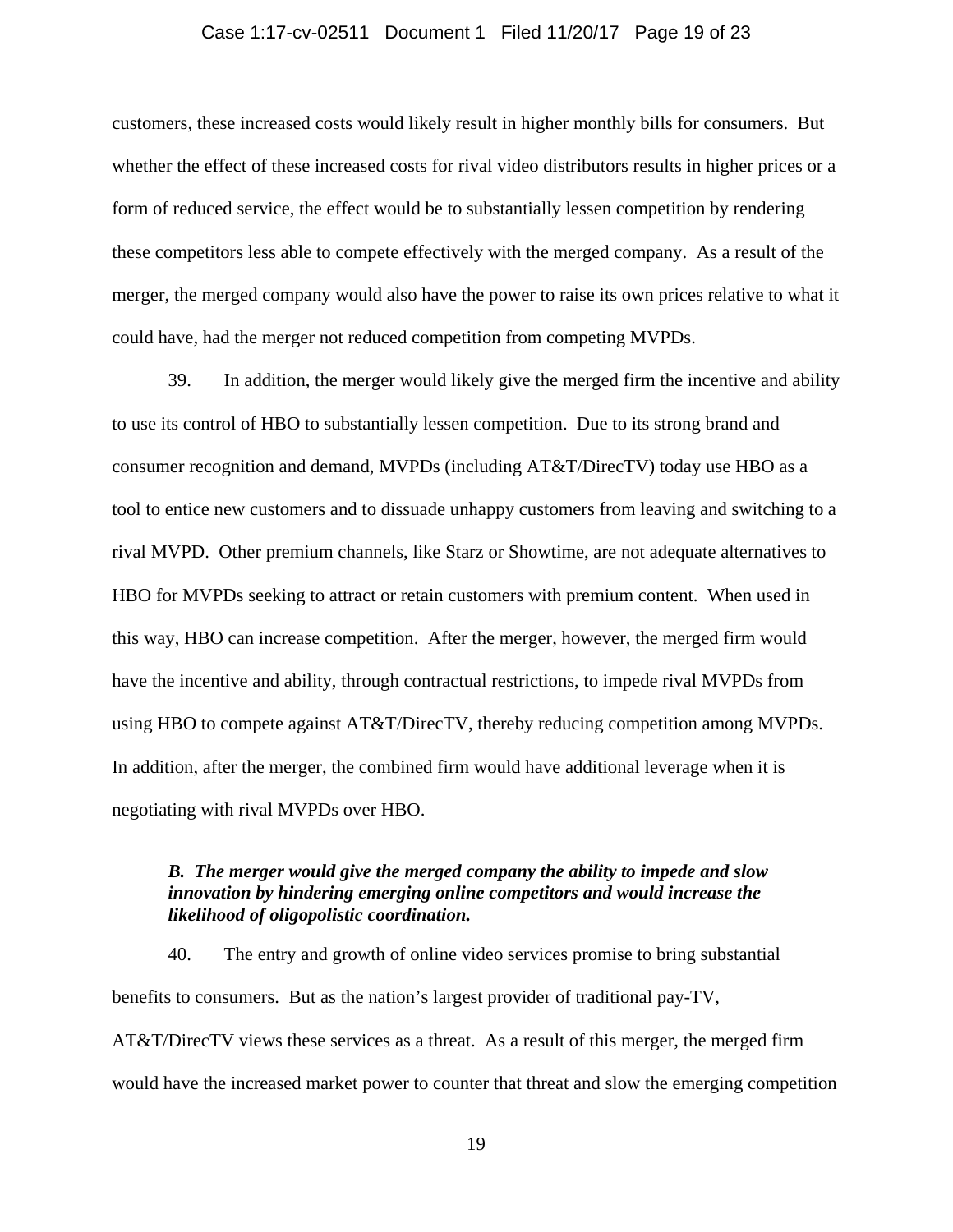### Case 1:17-cv-02511 Document 1 Filed 11/20/17 Page 20 of 23

AT&T/DirecTV would otherwise face in the All Video Distribution and Multichannel Video Distribution markets. For example, after the merger, AT&T/DirecTV would have an increased ability to charge virtual MVPDs higher prices for Turner's and HBO's important and popular programming and could very well withhold that programming entirely from some virtual MVPDs, leading to even more severe effects on competition. Without the Turner networks, even virtual MVPDs such as Sling TV, which to date has been the most successful virtual MVPD competing with traditional MVPDs, may not continue to be the competitive force they are today. Turner knows this. Its CEO has stated that it has "leverage" over Dish, whose online Sling TV service "is shit without Turner."

41. In addition, the merger would increase the likelihood and effect of oligopolistic coordination, particularly among certain vertically integrated MVPDs. AT&T itself has noted the high levels of concentration within the pay-TV industry and their stabilizing effect. In a presentation prepared for a meeting with Time Warner executives related to this merger, AT&T noted that, after the merger, the merged company and just three other companies would control a large portion of all three levels of the industry: television studio revenue, network revenue, and distribution revenue. AT&T went on to explain that—given these high levels of concentration its "Core Belief #1" is that, notwithstanding the emergence of online video distributors, "[t]he economic incentives of major pay-TV players will encourage **stability** as the ecosystem evolves." (Emphasis added.) This "stability" comes at the cost of competition that benefits consumers in the All Video Distribution and Multichannel Video Distribution markets. In addition, the nature of the subscription television industry, including the widespread use of most favored nations (MFN) clauses between video distributors and programmers, facilitates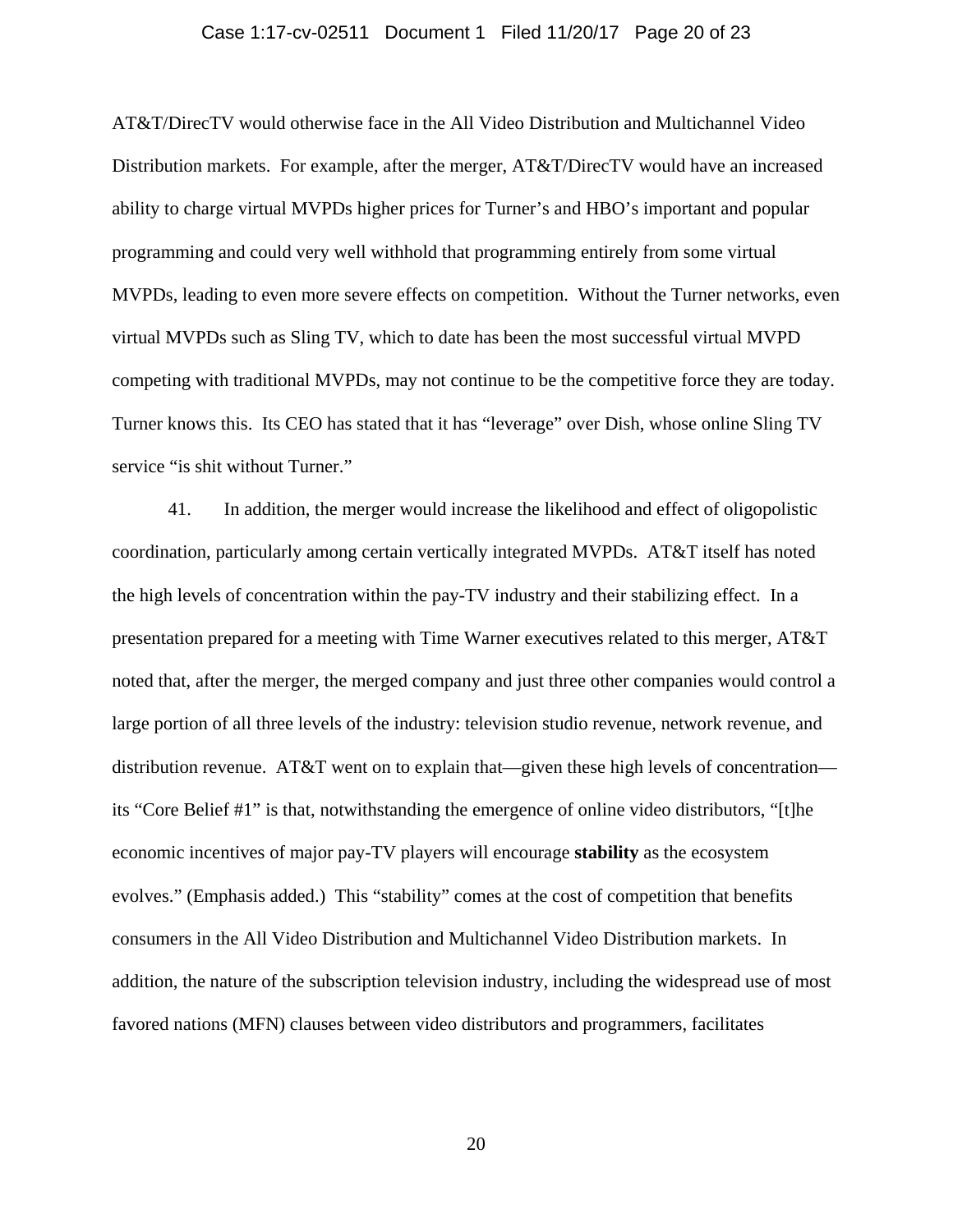### Case 1:17-cv-02511 Document 1 Filed 11/20/17 Page 21 of 23

coordination. Moreover, after the merger,  $AT&T/D \text{irec} TV$  and  $Comcast/NECU<sup>3</sup>$  which together have almost half of the country's MVPD customers, would have an increased incentive and ability to harm competition by impeding emerging online competitors that they consider a threat, and increasing the prices for the networks they own.

## **VI. ABSENCE OF COUNTERVAILING FACTORS**

42. The proposed merger would be unlikely to generate verifiable, merger-specific efficiencies in the relevant markets sufficient to reverse or outweigh the anticompetitive effects that are likely to occur.

43. Entry of new video programming distributors in the relevant markets is unlikely to prevent or remedy the proposed merger's anticompetitive effects.

## **VII. VIOLATIONS ALLEGED**

44. The United States brings this action under Section 15 of the Clayton Act, 15 U.S.C. § 25, to prevent and restrain the Defendants from violating Section 7 of the Clayton Act, 15 U.S.C. § 18. The effect of the proposed merger would be likely to lessen competition substantially in interstate trade and commerce in both the All Video Distribution product market and the Multichannel Video Distribution product market in numerous relevant local geographic markets throughout the country, in violation of Section 7 of the Clayton Act, 15 U.S.C. § 18.

45. AT&T, DirecTV, and Time Warner are engaged in, and their activities substantially affect, interstate commerce. AT&T and DirecTV buy and distribute video programming in interstate commerce. Time Warner sells and distributes video programming that

 <sup>3</sup> Although Comcast/NBCU is currently subject to conditions that were imposed by the Department and the FCC as a result of their respective reviews of the merger between that video distributor and programmer, the FCC's conditions expire on January 20, 2018 and the DOJ consent decree expires on September 1, 2018. *See Comcast-NBCU Order*, 26 FCC Rcd 4238 at  $\parallel$  XX (2011); Comcast/NBCUniversal Modified Final Judgment at  $\parallel$  XI (2013).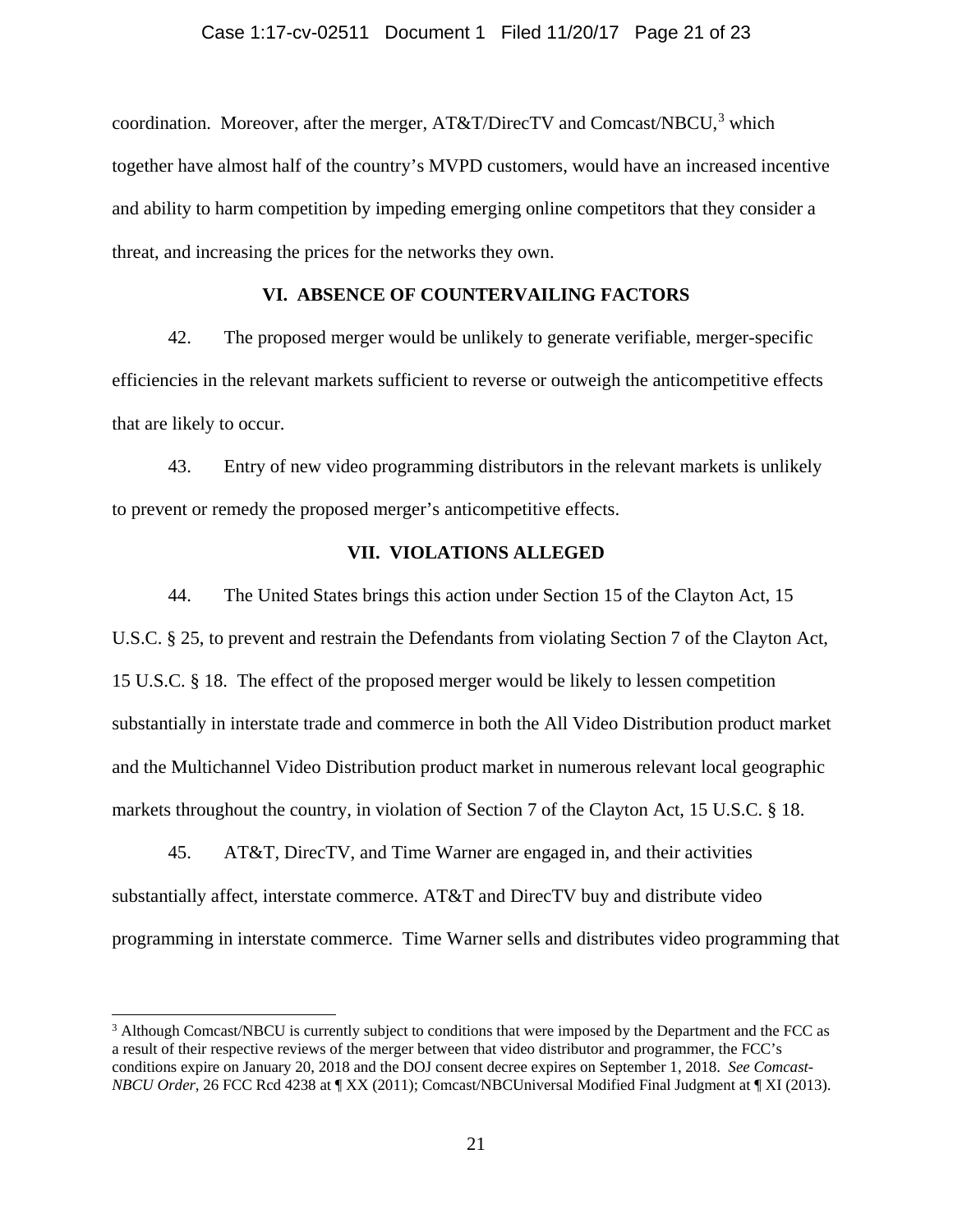### Case 1:17-cv-02511 Document 1 Filed 11/20/17 Page 22 of 23

is purchased and consumed in interstate commerce. The Court has subject-matter jurisdiction over this action pursuant to Section 15 of the Clayton Act, as amended, 15 U.S.C. § 25, to prevent and restrain the Defendants from violating Section 7 of the Clayton Act, 15 U.S.C. § 18, and 28 U.S.C. §§ 1331, 1337(a), and 1345.

46. This Court has personal jurisdiction over each Defendant under Section 12 of the Clayton Act, 15 U.S.C. § 22. AT&T and Time Warner both transact business in this district.

47. Venue is proper in this District under Section 12 of the Clayton Act, 15 U.S.C. § 22, and 28 U.S.C. § 1391(b)(1) and (c). Defendants AT&T and Time Warner transact business and are found within the District of Columbia.

## **VIII. REQUESTED RELIEF**

- 48. Plaintiff requests that:
	- a. the proposed acquisition be adjudged to violate Section 7 of the Clayton Act, 15 U.S.C. § 18;
	- b. AT&T and Time Warner be permanently enjoined from carrying out the proposed merger and related transactions; carrying out any other agreement, understanding, or plan by which AT&T would acquire control over Time Warner or any of its assets; or merging;
	- c. the Plaintiff be awarded costs of this action; and
	- d. the Plaintiff receives such other and further relief as the case requires and the Court deems just and proper.